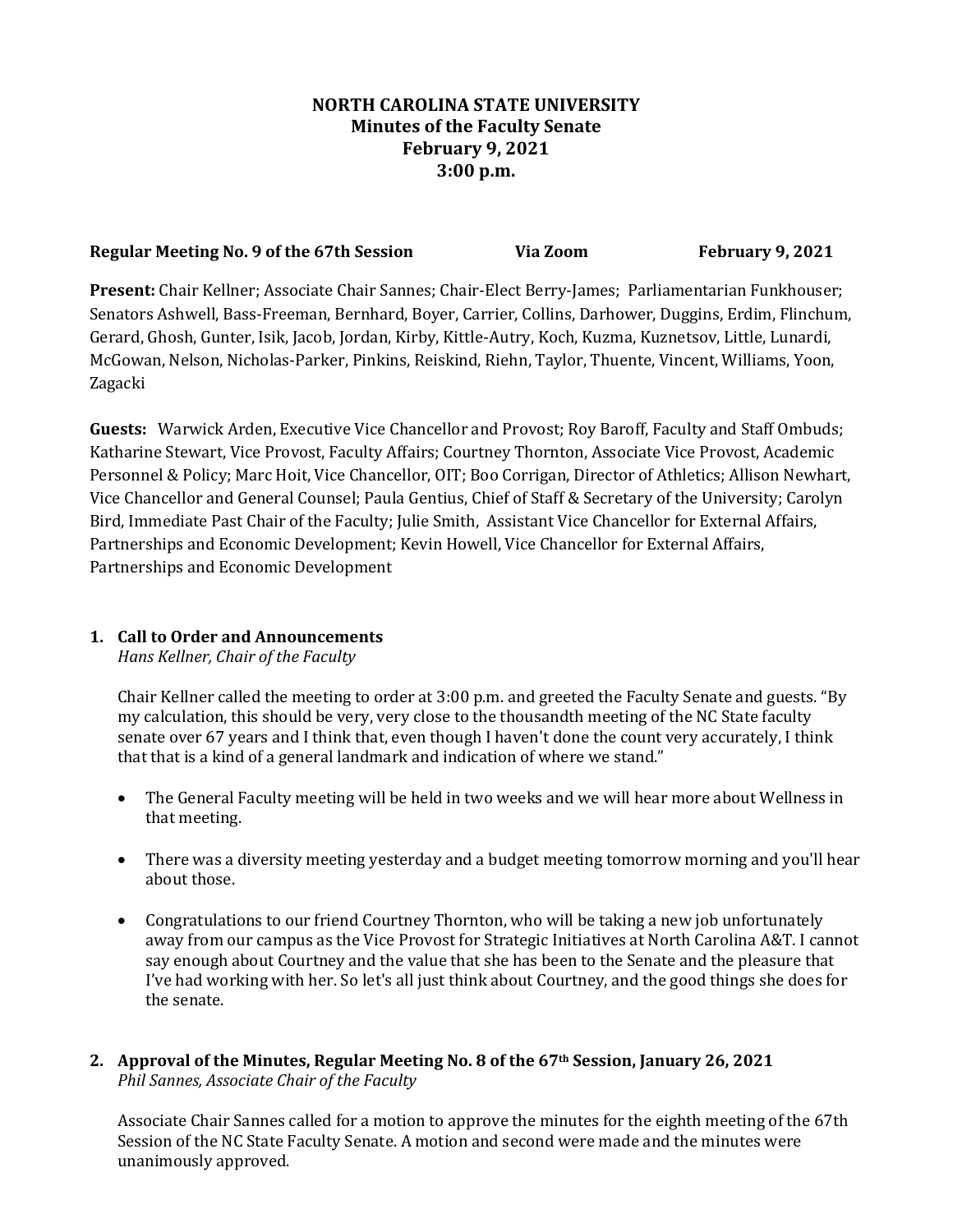#### **3. Chair's Remarks**

*Hans Kellner, Chair of the Faculty*

Dr. Kellner stated, "Two matters have arisen this year. The first one is Racial Equity activity, both at the system level and the campus level. As a member of the racial equity core group, I've seen this develop and have taken part in the Racial Equity Summit and am seeing the various activities that continue and will go on, on the campus having to do with this from the University Diversity Advisory Committee and others.

Dr. Kellner added, "But it's at the system level, right now, where things came to a conclusion, namely in the Racial Equity Task Force document that was put forth on December 12. This document, which I think is available to all of you, has seven recommendations and I'll just run through them quickly. First, diversity and equity staffing to support inclusion and belonging. They're calling on the System to establish an executive position that reports directly to the President to implement the recommendations of the UNC system Racial Equity Task Force. This, I assume would replace or move around on the current work through HR. Secondly, representation and retention at all levels of the university. This, of course, has to do with hiring, and crucial problem challenges of retention in staff, administration and faculty. Third, accountability. That is, established reporting requirements, accountability mechanisms and processes that support a sustainable procedure for collecting race and equity data, and the implementation of strategies that will help build support of a more equitable UNC system. Four, diversity, equity and inclusion education, calling for the establishment of comprehensive programming among the students, faculty and staff, and so forth, and mandatory training for those people who are charged with ensuring compliance. Five, programs and activities in support of racial equity and inclusion, and six, campus policing looking for consistent training, procedures and data collection practices that effectively support and promote racial equality in campus policing."

He added, "I will say at yesterday's diversity meeting, at the end, the way of reporting crimes on campus was made note of, and I think will be followed up on, having to do with the identification of race and gender of the suspect. This is page four of the document, which is 65 pages long, this is from page four. I encourage you to take a look at it, so that we will be able to see whether the system is able to carry through on these recommendations."

Chair Kellner continued, "The second subject I want to talk about has to do with transparency, I always wondered what transparency was, what it meant; whether we should all sort of be looking for Casper the friendly ghost or something like that, so that we can see through people but no. I have come to the conclusion that transparency means that people have all have access to the basic information that the decision makers have. Not that they can make the decisions themselves, but that they can see clearly the kind of information and arguments that are being made in the decision making process. And I will say that in the last 10 months, there has been a revolution in that kind of transparency here on campus. You've heard me talk about this before. I asked if we could meet with the Chancellor on a regular basis, and the staff chair and I meet with him every Wednesday afternoon. I asked if we could have a university budget advisory committee reestablished, and we've got one that's twice as good as the one we had before, in my opinion. The Provost added the Chair of the Faculty and the Chair of the Staff Senate to the executive briefing where the administrators go around briefly and talk about what's happening in their corner of the administration. A little bit less transparent is what's happening off campus at System, but we still have a good view of what happens in the Spangler Center because of the Faculty assembly, the Chair of the Faculty Assembly and the Faculty chairs, all of whom get regular reports from the people who work in System up to and including President Hans. Less transparent, indeed, is what happens downtown.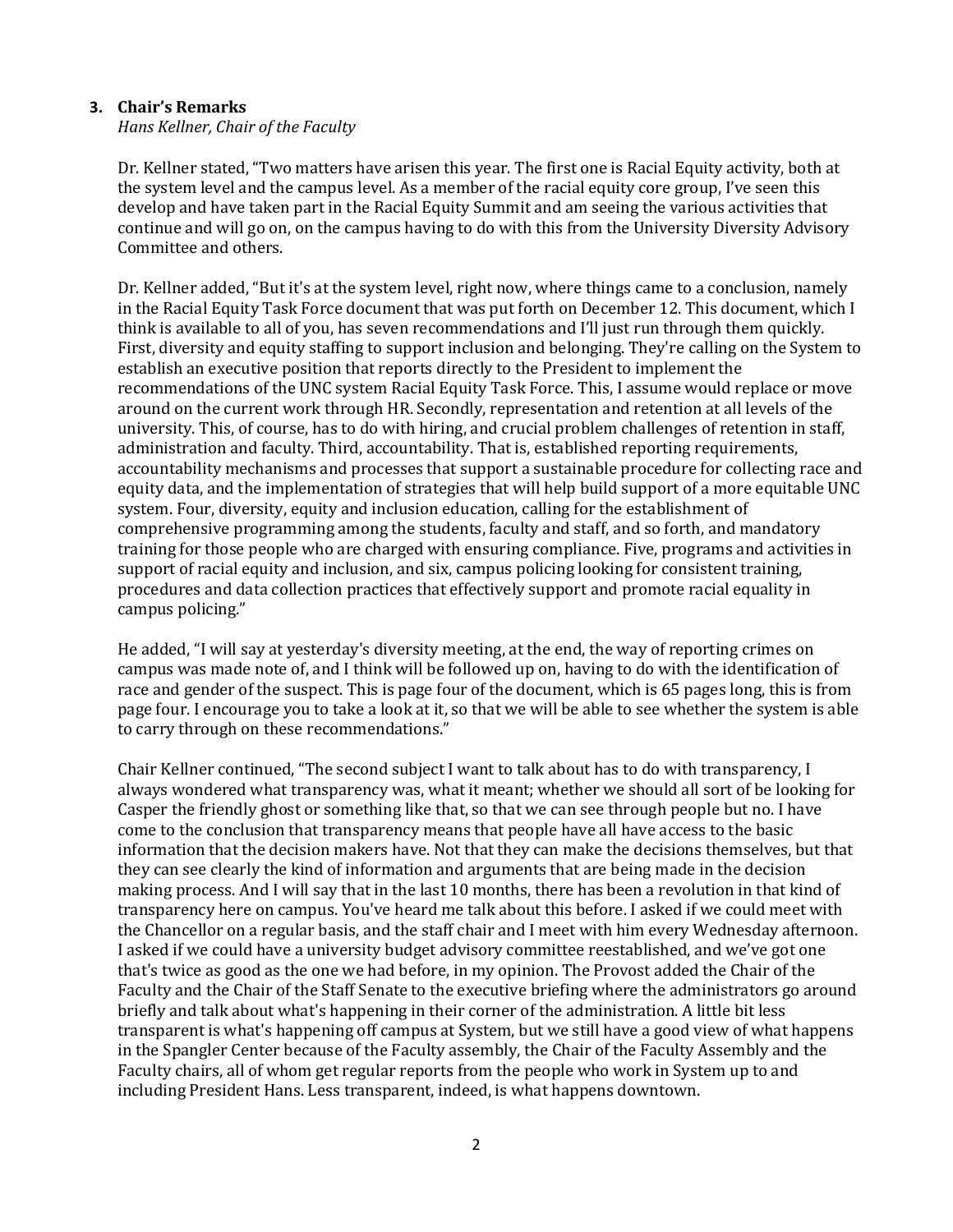That is to say in the Legislature and the Board of Governors. We have seen legislators and governors come to the Faculty Assembly and talk to us in a very friendly way and in an open way about how much they could benefit from the kind of information that faculty can provide and, having observed the kinds of things that they do and know and don't know I must agree with them."

Concluding, Dr. Kellner stated that this is not something that is easily done, but is beginning. "And I think and I hope that today's meeting, in which we will hear from Julie Smith, the Assistant Vice Chancellor for External Affairs, Partnerships and Economic Development, and our liaison to the Legislature, will be a step in this direction. So keep your eye out on that."

## **4. Provost's Remarks and Q/A**

*Warwick Arden, Executive Vice Chancellor and Provost*

Provost Arden greeted the Senate and brought updates regarding Covid-19. "We continue a very vigorous testing program for our return to campus testing, which includes the first week that students were back on campus. We tested over 25,000 individuals - faculty, staff and students. We are currently running, in terms of surveillance, testing over 11,000 individuals per week. We are very pleased with the fact that folks are turning out and taking this seriously. Whether it's required or not, folks are getting tested on a regular basis. Our positivity rates, stays around or just under 2%, which is very, very good compared with Wake County as a whole. So we're very pleased with that."

He added, "Very shortly within the next week or two will be transitioning our testing away from our two services at the moment, which are Radeus and Lab Corp. So if you go through Clark Dining walkin or the Dan Allen Drive-thru, that's Radeus testing. If you go to student health directly or to Witherspoon across the road, that's Lab Corp testing. We are getting good turnaround on both of those. We are going to be transitioning to our own testing program. We have spent quite a bit of money, several million dollars, setting up a Covid testing lab at the College of Veterinary Medicine. The College of Veterinary Medicine has a lot of background in clinical diagnostics. We hope to have that up and running next week. It may take a little bit of time to transition over, and being a brand new lab, there may be a few bumps in the road. But nonetheless, I have a lot of confidence that this is going to be a very, very effective way to continue high levels of surveillance testing throughout the semester. We will have the added benefit that we're cutting the price not quite at half. At the moment, we're spending over a million dollars a week in testing, which I believe is worthwhile, but still expensive."

Provost Arden spoke about community standards. "By in large we've had great compliance with community standards, but there have been some violations, and this is particularly with students holding large parties, usually in off-campus apartments or private houses, and in one case, in Greek Village,. We've really come down pretty hard on these. These are often parties that have 100-200 students who have gathered in very close proximity, without facemasks, for extended periods of time. That is simply dangerous and a violation of our Community standards. We are issuing interim suspensions, and have interim suspended probably over 50 people at the moment. The interim suspensions are heard by Dr. Zapata, and even if they are reversed, the individuals may be subject to further hearings and further action. So we're taking this very seriously and hopefully, the word is spreading that we are taking this very, very seriously and holding accountable those who are violating our Community standards."

Provost Arden continued, "On a positive note, we announced this week the University Faculty Scholars. Twenty-one faculty have been selected to the latest cohort of University Faculty Scholars, and this brings to 191 faculty who've been named since 2012. So congratulations to those individuals." He provided updates on leadership searches, stating, "Dean for the College of Humanities and Social Sciences, we have Mark Hoversten Chairing that committee. I am told we have an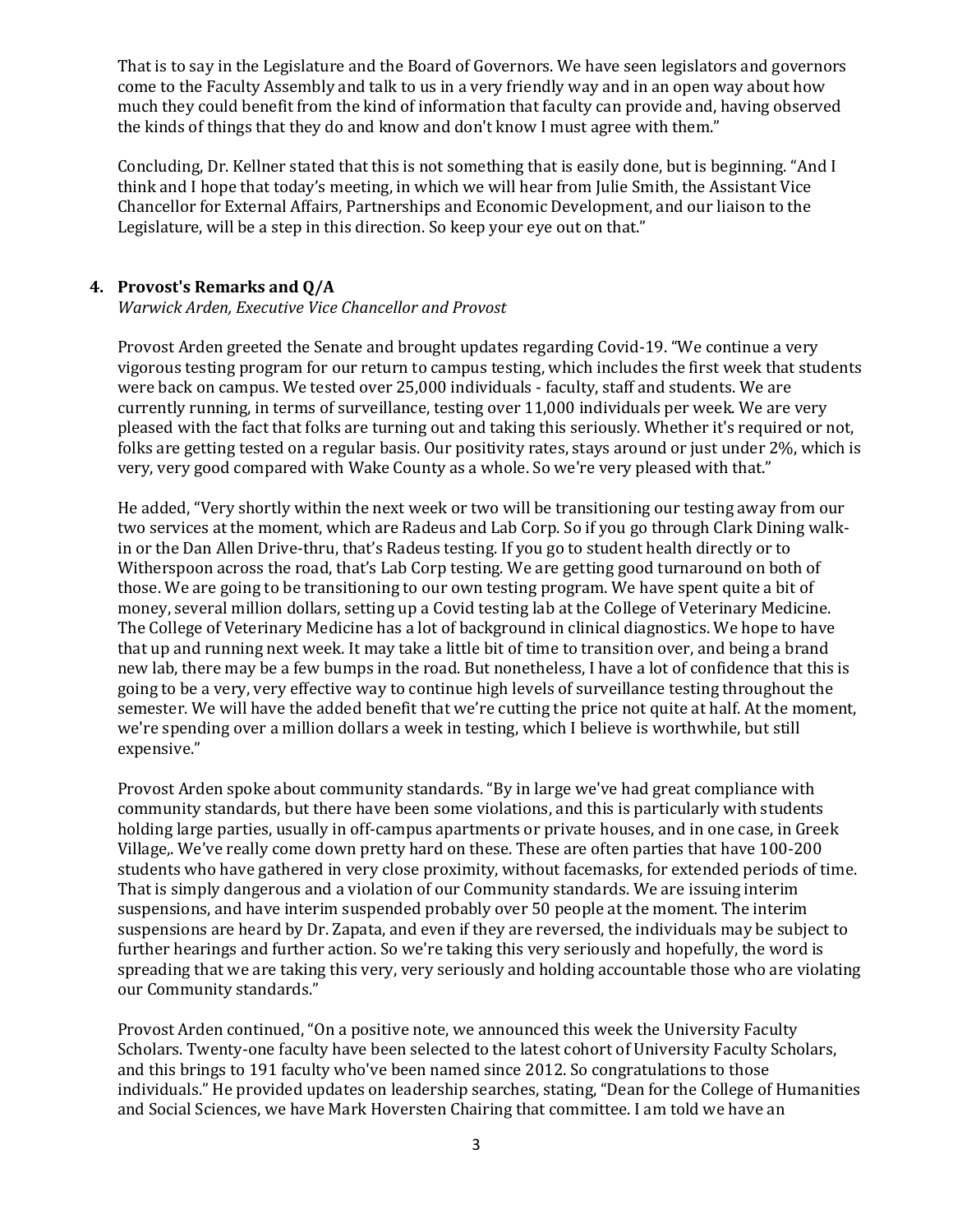extraordinarily strong group of individuals for the first round of interviews, which will be held between February 17th and February  $22<sup>nd</sup>$ , and then we'll presumably have the finalist interviews during March. The search for Senior Vice Provost for Enrollment Management, Louis Hunt's job, Dr. Larick is chairing that. We should have first round interviews in March and finalist interviews in April."

He added "I want to give a big welcome and thanks to Dr. Doneka Scott, who is starting very shortly, as Vice Chancellor and Dean of the Division of Academic and Student Affairs. Doneka comes to us from the University of Oregon, and we are going to be thrilled to have her on board and joining the University and joining the Chancellor's Cabinet. I want to give a very big thanks, however, to Dr. Lisa Zapata and Dr. Brad Smith for holding down interim roles since August of 2019. They have really done yeoman's work during potentially one of the most difficult years in our history, so I thank them."

Provost Arden congratulated Dr. Courtney Thornton for being appointed as Vice Provost for Strategic Planning and Institutional Effectiveness at North Carolina A&T. "We are going to miss you Courtney, but wish you the very, very best. Our loss is their gain. I did happen to be on a Zoom meeting because I am on the Board of another entity with your Chancellor, just about a half an hour ago, and gave him a really hard time for stealing you. I said, well, I hope you can get it to work for you, because you know we tried, but what the heck. No, we did agree that you're an outstanding individual Courtney, and I know you're going to do a great job there, so you go with our best wishes."

He continued by speaking about the Strategic Plan. "On strategic planning, we are in the mode of listening sessions. Hopefully, many of you have been to those listening sessions. More than I can count, I think I've listened to just about everybody in the university, maybe two or three times. I think this is a really, really important part of shared governance, of this being our strategic plan, not mine, not the Chancellor's but truly our strategic plan. We are taking those comments into account as we write the final versions of the Strategic Plan, which we hope to have approved by the Board of Trustees in April."

#### **Questions and Discussion**

Andrey Kuznetsov: Are we checking what kind of strains of the virus are spreading in the NC State community? There are the UK and South Africa strains, which are more infectious.

Provost Arden: Yes, so Dr. Casani has reached out to the State Department of Health because there was a concern at one stage that the Schema students may have brought a different strain when they joined us. It doesn't appear to be the case, but other people have contracted the virus after they got to the US. And essentially, we are not typing strains here on campus; we don't have the ability to do that. We have to rely on sending them to the proper health and human services for typing. What we're being told is that the only ones that they're really worried about are the South African strain and the Brazilian strain. If they are suspicious of those, they will type those. But we have not received any information at this stage that we have anything other than the dominant strain, particularly on campus. Maybe we do, but we don't have any evidence that we have either the South African or the Brazilian strain at this stage on campus. We will be keeping an eye on that. We are concerned about that. Our numbers at the moment are pretty good. Yes, we have cases, but we don't have a huge surge in cases. If you'll remember last fall at the beginning of the fall, we ended up with somewhere in the high-200's of students in quarantine and isolation on campus. Right now we're in the 30's, which includes both cases and contacts on campus. So at the moment, we are sitting pretty good but we're keeping a close eye out for evidence that we may have other strains. Then we would have to have those tested by the state.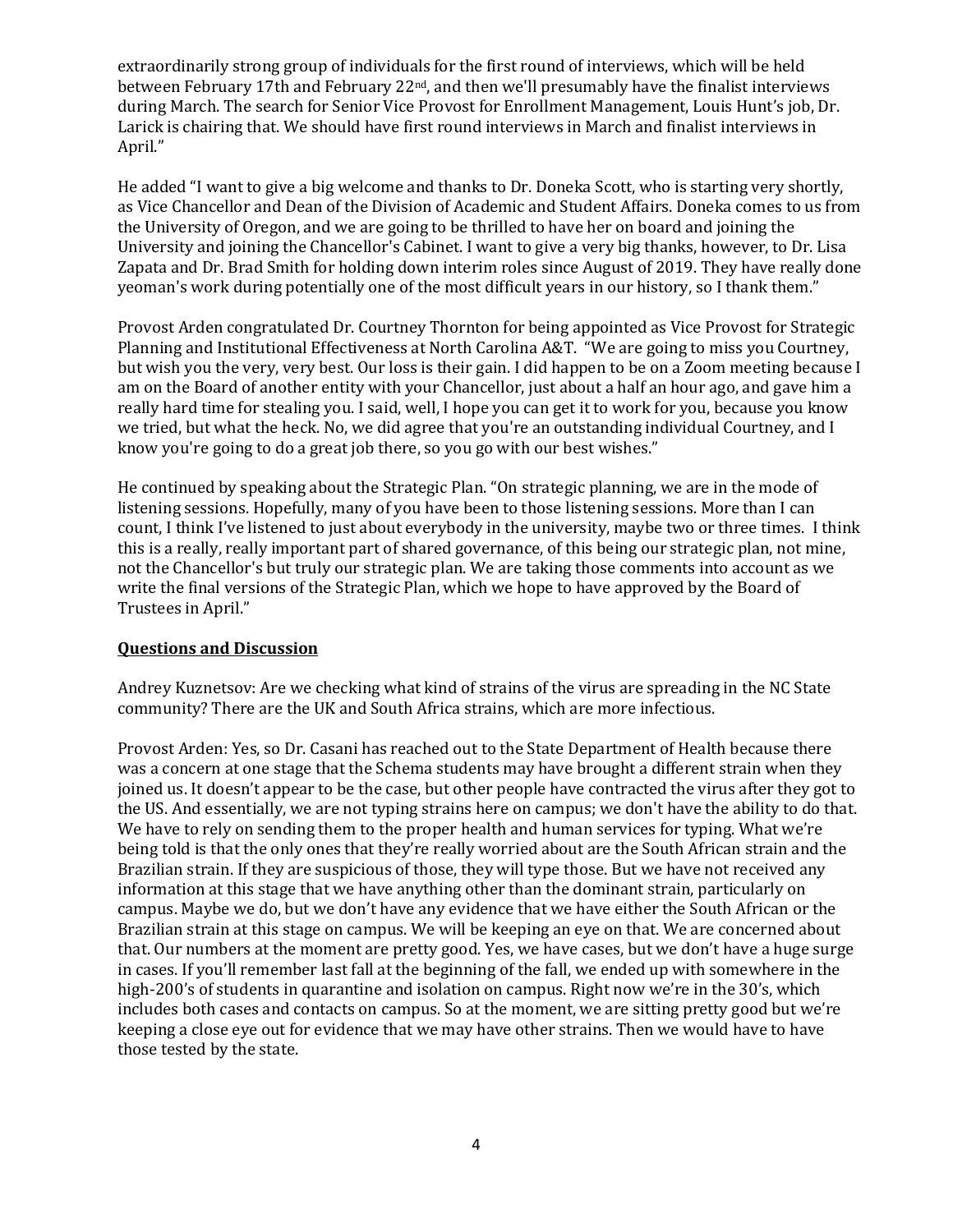Hans Kellner: We have a question from Senators Bass and Carrier about what is the meaning of suspension and an interim suspension? What is it that the student is unable to do when suspended?

Warwick Arden: So they're not able to do anything much quite frankly; they are not able to take classes, they are not able to participate in social activities, if they have been in a residence hall, or are currently in our residence hall, they're most likely to be removed from campus residence. What an interim suspension means is that you're suspended immediately, but it is interim because it is traditionally used if it is felt the student is "ongoing threat to campus." Now I would argue that if you're hosting parties for 100-200 other students unmasked, that is a threat to campus. The reality is that once they are suspended, this is a real wake up call to 99% of students. They are extraordinarily apologetic and remorseful. I think it is unlikely that most of them will be hosting more parties. And so often that interim suspension is lifted. I know of at least a couple of cases where the interim suspension was not lifted, and it was not lifted because the same individuals hosted parties last fall. They did exactly the same thing. They wrote long reflective statements about how bad it was, and they would never do it again, and then they did it again the spring. So, in those cases, Dr. Zapata was not inclined to lift their internal suspensions because we could not have confidence that going forward that behavior wouldn't be repeated. Just because an interim suspension has been lifted, which means the person is able to return to their academic activities and other activities, that doesn't mean that there's not going to be potentially a hearing, with potential other sanctions through student conduct. So they've got parallel processes that go into place. So the whole concept here is really to give folks a wake-up call and send a message that we're serious about this. This is, in fact, a threat to campus safety and we're serious about it.

Hans Kellner: Practically speaking, does this imply failure for the semester in which the suspension is invoked?

Provost Arden: No, no. Often the suspension is heard within several days, so they may miss a few days of class, but it does not imply failure for the semester. Now, if it goes later to a hearing and then may be a more significant sanction, in which case the person is suspended for the rest of the semester in which case yes, that would be the case.

Hans Kellner: So the suspensions are usually for a reasonably short period of time.

Warwick Arden: I don't know the specific number of days. I do know they have several days to appeal, and usually they do appeal and then they all hear within a relatively brief period of time, usually within a week or so. They are heard, and the final decider is Vice Chancellor of Academic and Student Affairs.

#### **5. Remarks**

*Julie Smith, Assistant Vice Chancellor for External Affairs, Partnerships and Economic Development*

Associate Vice Chancellor Julie Smith brought greetings to the Senate, introducing herself as a 2006 Alum of NC State. She stated that she is honored to be back at the University, working on behalf of her Alma Mater. "I graduated from NC State in 2006 and went on to law school at the University of Virginia. I worked as an attorney in house counsel for a number of years before transitioning to the University system, where I worked for UNC Pembroke as Assistant to the Chancellor for External Affairs. Then I started at NC State in January, two years ago, so I am relatively new to the university. But as I said, it feels like coming home. I did want to just say that I'm missing a Board of Governors meeting right now to be here with you guys today, so I just wanted you to know that first invitation I got to speak to you all, I thought it was that important to come and talk to you about my role here at the University."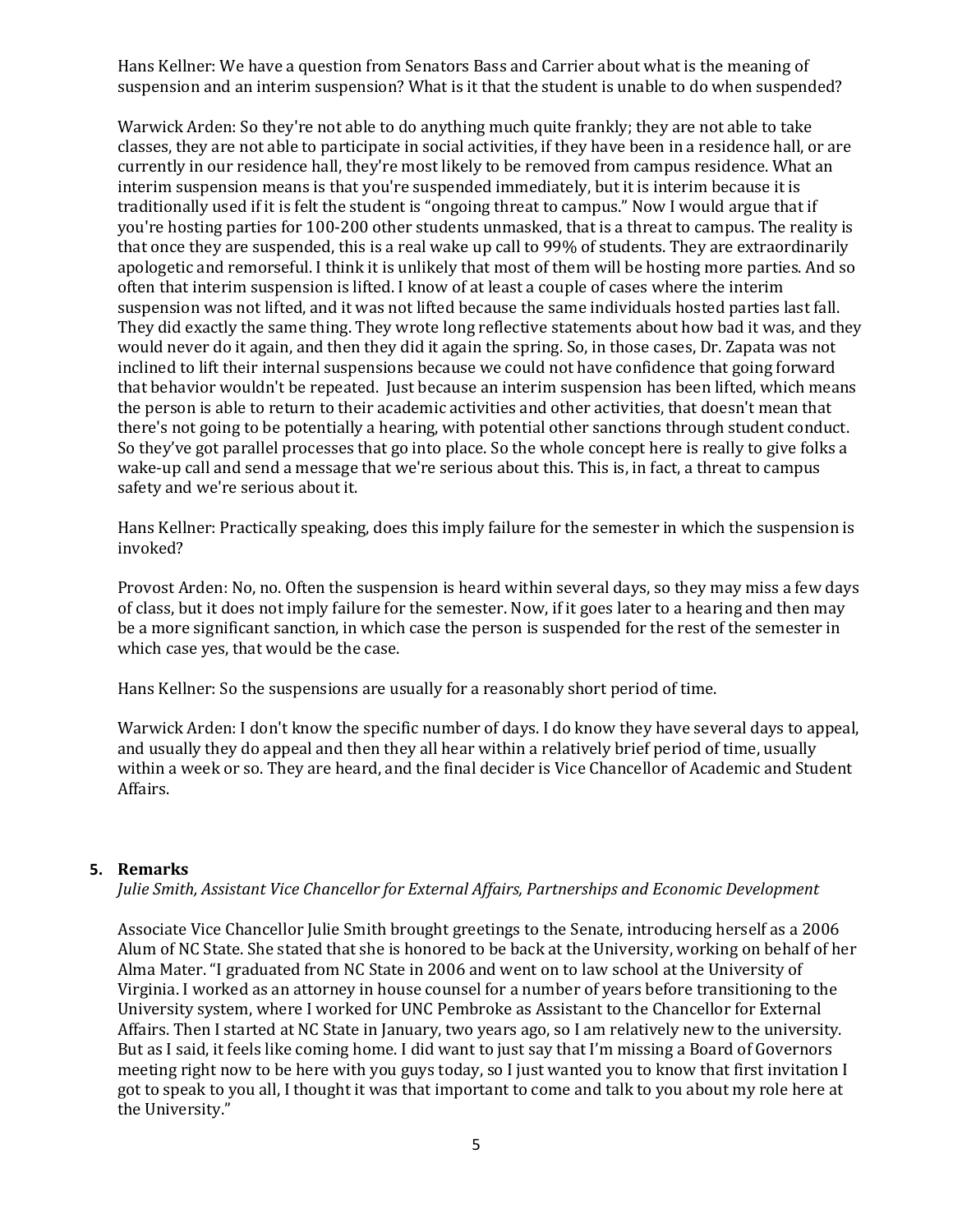She continued, "Before I do begin I do want to take a moment to just thank each of you for the incredibly important work that you do. It is no small feat to persevere in the face of a global pandemic, but especially to do so while maintaining the academic mission of the university is some pretty incredible work and that's something that we share with legislators and other external constituencies all the time when we're talking to them. So thank you for that. As Dr. Kellner said, I am the Assistant Vice Chancellor for External Affairs, Partnerships, and Economic Development here at the university. Our unit encompasses both state and federal relations, the partnerships office on Centennial Campus, the office of Economic Development, and the Small Business and Technology Development Center referred to as SBTDC. So in addition to providing support to these various entities, as well as helping to manage the day to day operation of our unit, one of my primary responsibilities is leading our state relations efforts, which is why Dr. Kellner reached out to have me speak to you today."

AVC Smith added, "In that regard, I wanted to give you sort of a brief overview of the legislative session, which began last month on January 13. A couple of things to keep in mind as we're sort of level setting about the session, the North Carolina General Assembly retained their Republican majorities and then we had the reelection of our Democratic Governor Roy Cooper. So as you'll see, our Government remains divided, which you'll remember led to the inability to ultimately compromise in recent years on a budget. There's also still some uncertainty at the state level as it relates to our fiscal outlook, due to the continuing impacts of Covid 19. We should actually have a new consensus revenue forecast by the end of this week, and that's a nonpartisan document that is developed by fiscal staff downtown which gives a clear signal to the legislature of how much money they can spend. So some good news in all of this really is that our State is in a very strong financial position. We currently have over \$5 billion in cash on the bottom line, which is no small amount of money. That's due to a number of different reasons. We've had some pretty conservative spending policies at the General Assembly over the last few years, which have helped with that. We have over a billion dollars in the rainy day fund so we've been saving money, and as I just mentioned, a lack of a budget agreement that left a lot of money on the bottom line as well. Tax revenues have remained strong during Covid. There was at one time the thought that we may have a \$5 billion budget shortfall in our budget, but because tax revenues have remained strong and this was more of a service related recession and didn't affect all sectors of the economy. We are in a much better position. Then the influx of federal dollars through Covid relief packages has helped as well. All that leaves us in a much better position than some other states who were thinking pretty deeply about cuts and reductions to various state government entities and services."

AVC Smith continued, "As Dr. Kellner was mentioning the UNC system, as you all know, we're part of the UNC system and, as such, the Board of Governors sets our legislative priorities. So given the pandemic this year, the Board opted for a very streamlined measured request to the legislature. When they were formulating this budget we were also thinking we would have a much larger shortfall as well. So in fact, their budget request fits on one page of paper, and I think that might be a first. Their request has four items total and I'm just going to briefly touch on those. The first is enrollment growth funding, which is obviously very important for us since we now are funded in arrears to get that money for enrollment growth. Another thing that happened last year in the budget process was instead of receiving recurring dollars for enrollment growth, we received one time non-recurring dollars for enrollment growth. That was because they didn't know how much money they were going to have, and so usually when you're in a tight budget situation you will appropriate non-recurring dollars versus recurring, which have to be there from year to year. So our enrollment growth funding request is to take last year's amount from non-recurring to recurring and then also the additional amount of money for enrollment growth as we move forward. So enrollment growth funding is one item."

Second is building reserves. "What building reserves are for is whenever you have a new building that's built, you have to have money to actually turn on the lights and operate the building. So we have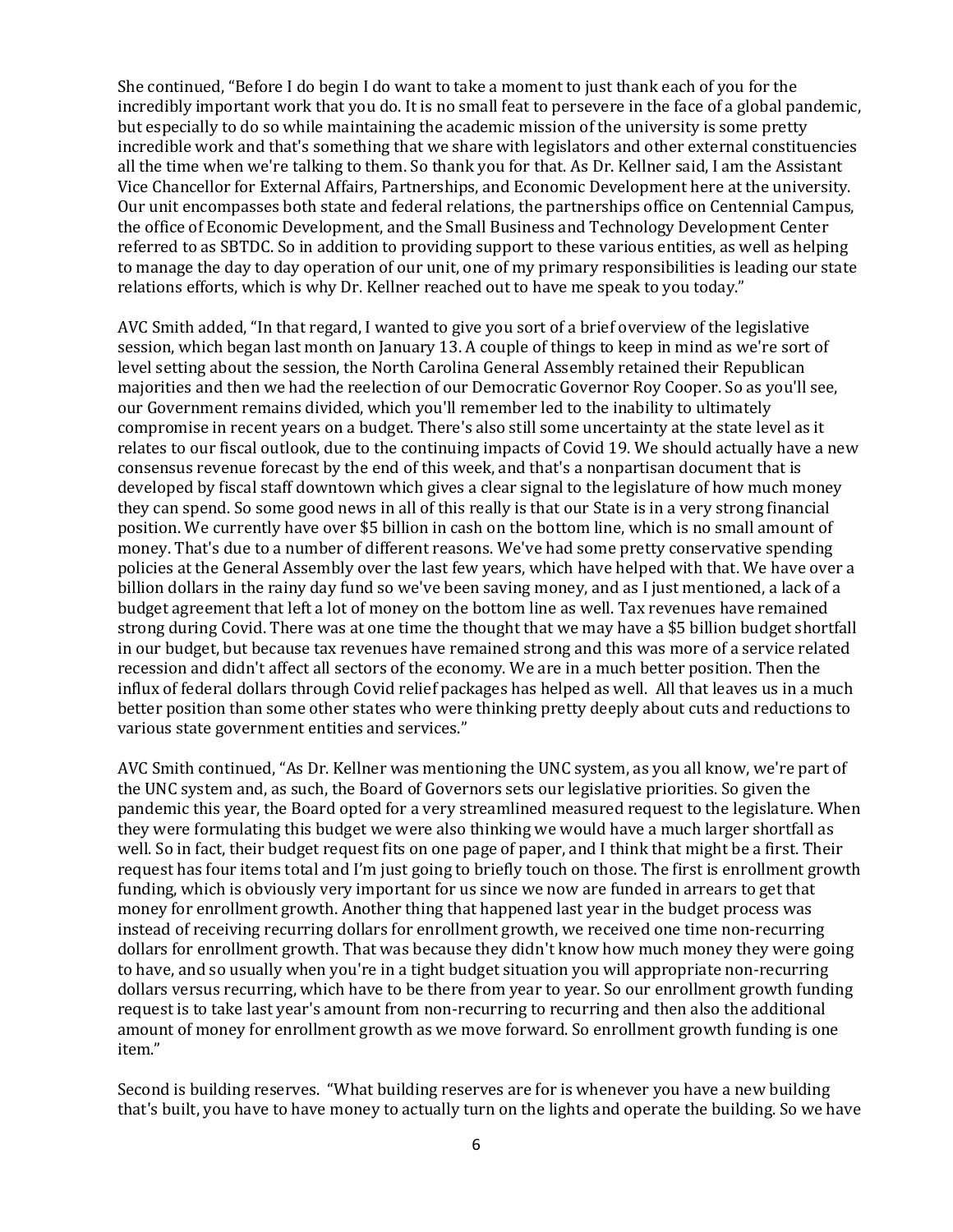two buildings that we received authorization and funding for, and the CONNECT NC bond initiative from 2016. That was Fitts-Woolard, which is engineering, and then Plant Sciences, which will come on in February of 2022. We need money to operate both of those buildings, and we did get \$4.1 million for Fitts-Woolard last year because it already came online, but we need that money to go from nonrecurring dollars to recurring, which is the same situation as enrollment growth. Then Plant Sciences is about \$4.3 million recurring dollars, is what we will need for that as well."

The third item on the BOG priority list is funding for the NC Promise Program. "I'm sure you're all familiar with that \$500 tuition at UNC Pembroke, Western Carolina University and Elizabeth City State University funding that program, I think, to the tune of about \$15 million. Then lastly, and something that's really important to us here, really important to the Chancellor, to the Provost as well, something that we've worked on since I started here two years ago, is salary increases for faculty and staff. The request from the Board of Governors is not a specific dollar amount. What they have asked for is equity with other state agencies. You all know that we have not had a salary increase in two years, and we haven't received an increase equivalent to other state agencies in three years. There was some funding for salary increases in the budget that was ultimately vetoed by the governor and the General Assembly was not able to override that budget. So there would have been funds there for salary increases, and over the last biennium, State employees, not UNC employees, received 5% - 2.5% each year for salary increases. So like I said, this is very important to us, very important to the leadership of the university in terms of retention of our faculty and staff. So those are the four items that are on the budget request from the system office, and then the system has a number of legislative policy requests that I just will briefly mention."

AVC Smith continued, "One is some additional human resources flexibilities, early retirement beyond faculty positions, additional furlough authority, sick and vacation leave policies that can be adjusted related to Covid 19. So all of these are to give some flexibility to universities in the system if they do find themselves facing budget constraints and need to employ these. This is just a tool in the toolbox, and it doesn't necessarily mean it will be used. It's just going to be an option for universities who may need to do so. Amending carry forward authority, so at the end of the year the old policy was that we could carry forward 2.5% of our budget. If we found efficiencies, we could carry that forward and put that towards other priorities for the university. Last year, that authority was increased to 5%, but they restricted the use of those funds to only repair and renovation. So because universities use them for other purposes, we're trying to get that restriction lifted so that it can be used again for IT-related things, recruitment and retention dollars and that sort of thing. Extension of waivers on interest charges on past student accounts, trying to do what we can for our students. This is a difficult time for everyone so something as small as that, if that's something that we can do, we're certainly going to try to push forward with that."

She added, "Various consolidations and eliminations of reports, a lot of reporting goes on within the UNC system. Some of these reports are obsolete and sometimes the information is contained elsewhere. We have this data mark for the UNC system now that contains a lot of different information, so we're asking to alleviate some of that reporting requirement. Certain finance and auditor positions would be exempted from the North Carolina Human Resources Act. This happened with IT positions a few years ago, in order to recruit and retain employees, not having them be SHRA employees, in order to give us the greatest flexibility to recruit the best folks for those positions. And then some consolidation of different need based aid programs so those are the six policy items that are on the BOG agenda. What I didn't mention is capital. That is, of course, something that is very important as well. The BOG plans to address capital at their upcoming February meeting. The focus for the system will mostly be on repair and renovation dollars, instead of new buildings. That's a huge issue for us here at NC State, with such a large campus that's older than a lot of our sister institutions in the UNC system. It's an issue for everybody, but definitely for us. There has been some discussion of a bond in different political circles as well. Proponents for a bond package argue that now is a really favorable time with low interest rates and significant debt rolling off the state's balance sheet, as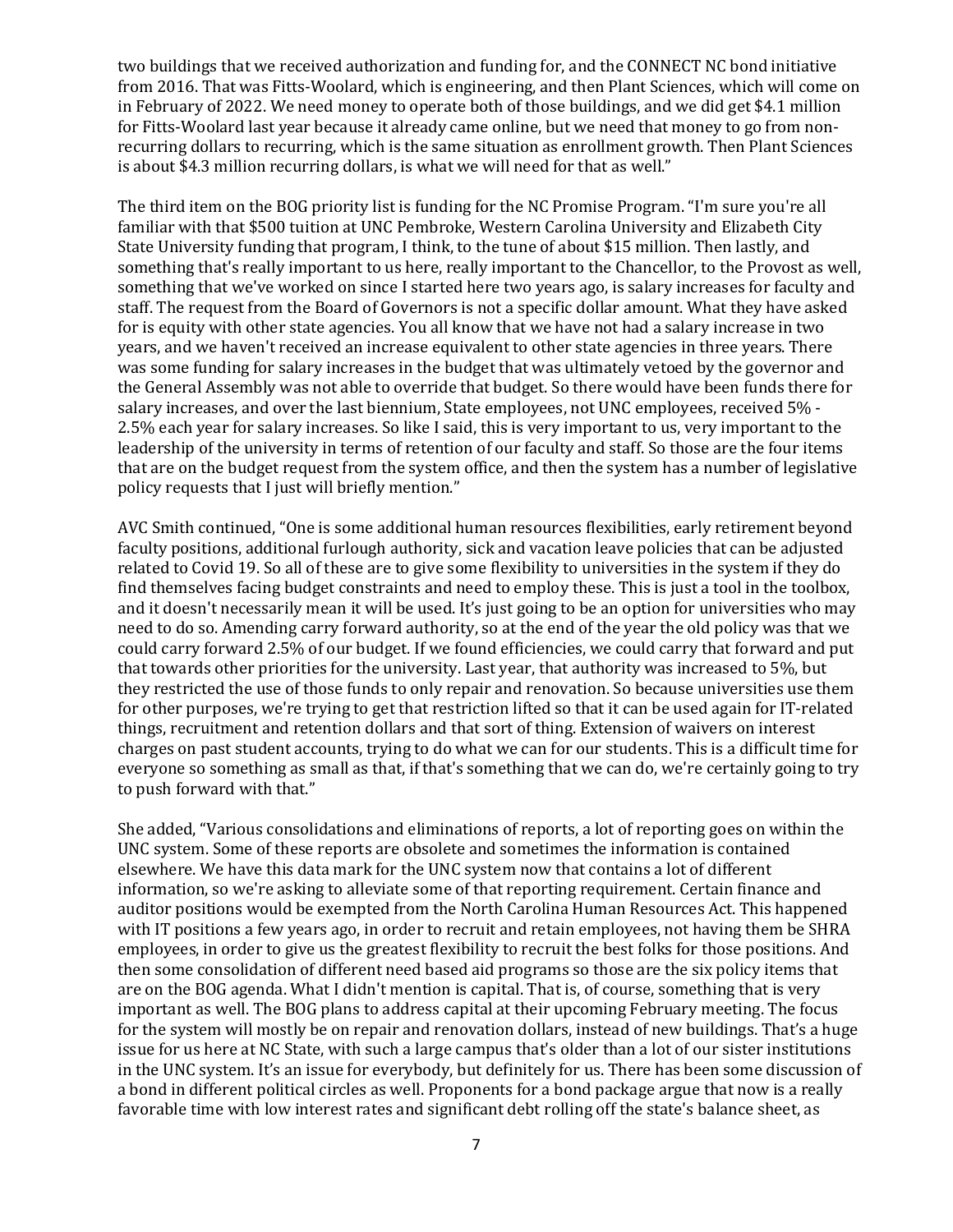these CONNECT NC bond projects wrap up. So there will be some discussion on capital."

AVC Smith stated that two items that she wanted to note that they are working on that are NC Statespecific is continued funding for integrative sciences building. She stated, "Last year, we received authorization for a \$160 million building on main campus, with \$80 million of that coming from the state to fund that project. That was a big priority for both the Chancellor and the Provost. It's hard for us to maintain our status as the STEM flagship of the UNC system if we don't have good space for robust basic science programs that are sort of the underpinning of that STEM education. So that was a great accomplishment for that project, and we're really excited to have a new building on main campus as we get rolling on that. The reason that we're having to continue to work on that is because there is a new method of funding capital projects from the State. It used to be that you would get the appropriation and it would go into an account and you would just draw down off of it as you needed it. But now, the state has implemented a pay as you go method. The pay as you go method is sort of a cash flow for each project, because you don't need all \$80 million in year one or necessarily year two. You might need 14 and then 16 and then 7 and so on. That's the way for them to finance multiple projects at one time. So that will be a continuing conversation with legislators as we talk to them about the progress of the building and how much money we need for that project."

She continued, "Another item that is NC State-specific is NIMBLE. The NIMBLE grant is related to innovation in manufacturing of biopharmaceuticals. The State entered into a five year, \$2 million per year commitment with us to match a federal grant, and so we have received \$6 million of the \$10 million commitment from the state. Those are two are NC State-specific items that we will also be working on in this legislative session, as we move forward. In terms of what's going to happen now, I mentioned the legislative session just got started in January, and they are working. The governor's recommended budget should come out in early March, and while the governor makes budget recommendations, ultimately, the General Assembly is the entity that actually appropriates funds. The process of developing a budget begins this year in the Senate and they typically err pretty conservatively, in terms of spending. The Senate will start, and then the House will respond and then they won't agree, of course, and then it will go to conference committee and we will continue to work on it well into the summer months, in terms of the budget process. Session has just gotten started. We have a long way to go to cross the finish line. The last long session went from one January to the next, so we are 100% hoping to beat that record this year."

## **Questions and Discussion**

Phil Sannes: Are there any updates on pay equity at all levels?

Julie Smith: I think that that is probably an administrative question.

Kevin Howell: Miss Smith talked about the increases for all of us State employees. At this point they are beginning that process. They really haven't gotten down into the details. I think the first key is what was indicated earlier about making sure that we understand how much money the state has to work with. That's the first step in terms of the process. We are just getting started at this time.

Katharine Stewart: I will just add that when we are given the flexibility by the legislature to make adjustments, instead of just a flat increase across the board, the Provost has often given Deans and Department Heads some encouragement to think about how to mitigate some of the salary compression that does happen when people have been at the institution for a long period of time. The Provost and the Chancellor are both constantly aware of that, and kind of struggle to figure out how to manage that over time. But when they have that flexibility given to them by the legislature, or we add money to increase, there is often direction from the Provost to try to address some of that at the Departmental level. So I think that's an ongoing bit of guidance from the Provost when we have those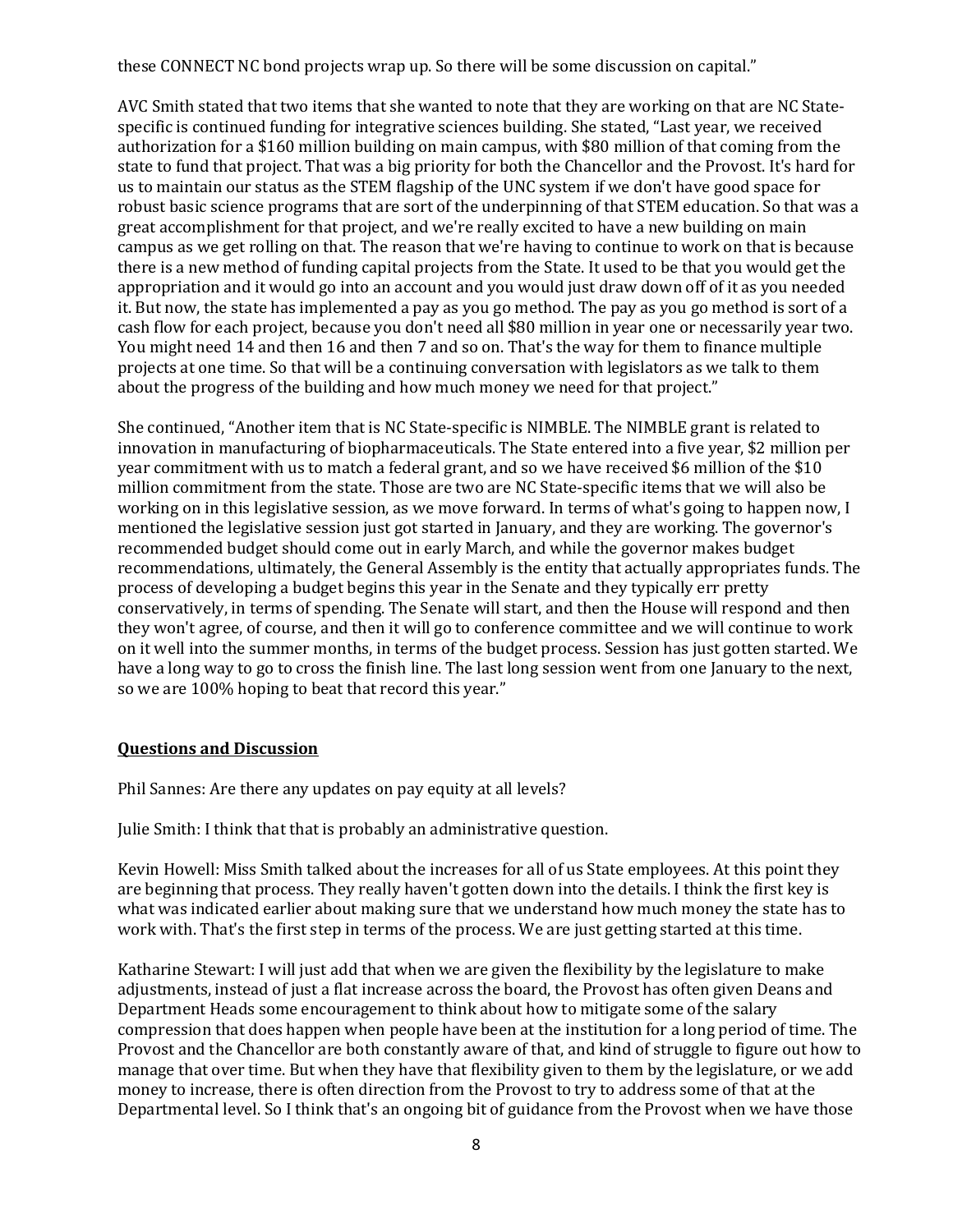funds.

Kevin Howell: One of the things that Miss Smith talked about but we often struggle with, and we hope we're able to struggle with it again this year, oftentimes the legislature will not fully fund the pay raises and that makes it very difficult as well. There's an amount of money that goes to the system office, and those funds are separated or divided between all the different campuses. As Miss Smith indicated earlier, this is a priority. The Chancellor and the Provost recognize how hard all of you have been working around the pandemic. When she is downtown talking about NC State University, that's been our pitch. Just listening to the fact that, as Dr. Kellner pointed out with Courtney leaving us, we are constantly – your colleagues in your department – are often experiencing that as well. We want to try to keep all of our great folks here on campus.

Hans Kellner: Recognizing the pay equity is not a legislative matter, can I ask a question about the status of University faculty? It often seems that no matter what group you're talking about - State employees, educators and so forth - there's always a little footnote that University faculty don't belong here. I would like to know where we do belong and exactly what is the explanation for the special status that we always seem to have?

Julie Smith: Yes. There is a perception that University employees are much better paid than other State employees, and that is out there. So sometimes I think that plays into how we are treated, relative to other State employees.

Hans Kellner: It may not be the case that we are better paid than other State employees, but I'm interested in particular in the formal status of University faculty. We don't get raises when it's all State employees get raises, do we? Because we're not included in that cohort.

Julie Smith: Generally, what happens in a budget document is that it will say State employees and then the UNC system, and sometimes the Community College system are set apart and are given just a set amount, pay across the board 2.5% for a state employee, and then there is a certain amount for University employees or Community College employees. Usually the Board sends down some kind of guidance like do it based on merit, or allowing us to reward it unequally to different folks. So usually the money is not enough to even give everybody a tiny percentage, even if we applied it across the board.

Philip Sannes: Senator Duggins is asking that although some studies have been done recently on pay equities, are there any specific targets that might be out there that maybe we feel need addressing.

Katharine Stewart: The University does this in a couple of ways. HR tries to benchmark salary ranges for faculty in different departments by rank. There are certainly reports that are generated to go to Deans and to Department Heads about which faculty may be within those boundaries and are not. OIED, my office and the office of Institutional Strategy and Analysis, Marjorie Overton's team, we work together on a salary equity study every few years. That looks at equity across gender and race, controlled by rank and time in appointment. Those are done every few years and those results are shared out with the Deans and general information is shared back with the Faculty.

K Vincent: It seems to me that this is partly an issue that concerns the appropriations that come from the state. But the inequities within the University have been increasing for over a decade. This is largely inter-institutional. It depends on where resources, it seems to me, are given. We just got, in my department, the new HR minimums and accepted salaries. Sixty percent of the tenure and tenure track people in my department are not just below what they should get by peer institution standards, we're below the minimum. I mean this has been going on for a long time and it's obviously something of great concern. This is just one incident. I've been a full professor for 30 years. I don't make the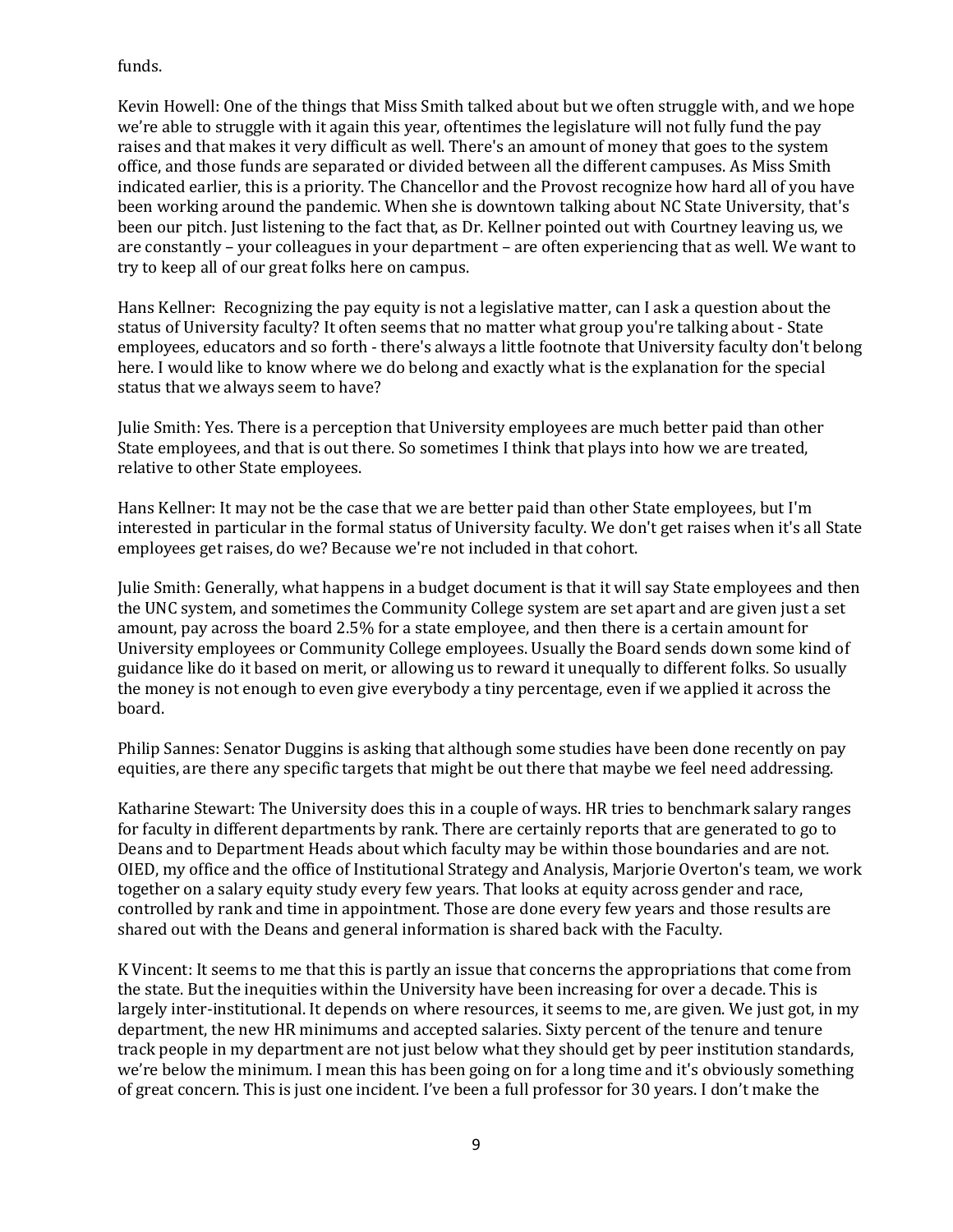minimum salary that HR says a full professor should make in my field. So, I mean, this is not a recent development.

Warwick Arden: Those are very good comments. I think it's important to use the terms market and equity correctly, or how we use them. When we're talking about market, we're talking about what is out there if you're an assistant or associate professor in a particular discipline. What do other assistant or associate professors of that discipline make at other universities around the country? Our peer universities are other R1 universities around the country. That's the market study that Katharine is talking about that HR does. That's where we get our medians and our minimums. You're exactly right in the comment that as hard as I've worked in my time in this office to get people at least above the minimum, the number of tenure and tenure track faculty that we have below the minimum goes up every year and I am extraordinarily disappointed about that. When we use the term equity, we tend to be using it internally, meaning males and females compensated equitably within a particular school, a particular division, a particular area; under-represented minorities compensated equitably with majority faculty. The reality is there are a couple of issues here that are worth mentioning. The first is, as Julie mentioned, the legislators look at us as being well compensated compared with others in government in the state, but the reality is the reason that is so is because we are in completely different market pools. And when we hire assistant professors, we have to hire at market, or we won't get them and therefore you do see salary compression over time, with associate and full professors not earning much more than assistant professors, because we're hiring new faculty at market. The other thing is that in general the legislature doesn't appropriate for us to address our own internal equity issues; that's up to us from our reserves or from redirection of our internal funds. I've never seen them appropriate to address the internal equity issues. So it is important to use those terms appropriately to understand the impact of each and to understand where the state government appropriates and where they don't appropriate.

Chris Gunter: Just a quick comment. Someone mentioned to me that State employees are the highest paid employees in the State and that prompted me to look a little further into this. When you do that, you know that all that is public, so when you do that you can very quickly see that if someone outside of the university system were to pull the exact same data that I did they would find medical staff at the R1 universities in the state are also included in that list of public employees, just like our coaches on every campus are included in that list of public employees. So it takes a little while to even get down to the first employee at NC State in that list of public employees when you sort by pay. And so I'm curious to know, and I don't know if there's an answer to this, but I'm curious to know if, in the discussion with the legislators, is there any discussion about that differentiation of employees. You know, an oncologist at UNC that's working at the University might have a seven-figure salary and they are also a State employee, just like all the rest of us. They're a little bit different in terms of their availability across the US, there's a big difference and availability, if that makes sense.

Julie Smith: It's not really in an average, taking into account the doctor that makes the highest amount at UNC. That's not really what we're focused on. I think it's more a matter of us talking to them and explaining what is unique about the UNC system, and how we differentiate from other state agencies in terms of the work that we do. We spend a lot of time educating about how the UNC system is different and, in particular, obviously NC State. We don't focus so much on comparing ourselves to other State employees, but we talk about what we do that's great, the return on investment for the state, and what NC State specifically brings. That does resonate with legislators. And then to the Provost's point, then it becomes that we are sort of digging into HR a little bit in terms of market rates and that sort of thing. We look at police officers across the system and compare those things, and we look at different groups across the system. I don't think we're taking into account necessarily the highest paid folks on that list.

Kevin Howell: One of the things that Chancellor Woodson says all the time is how much that he values not only this Faculty Senate, but all the research that we do. We don't look at State employees or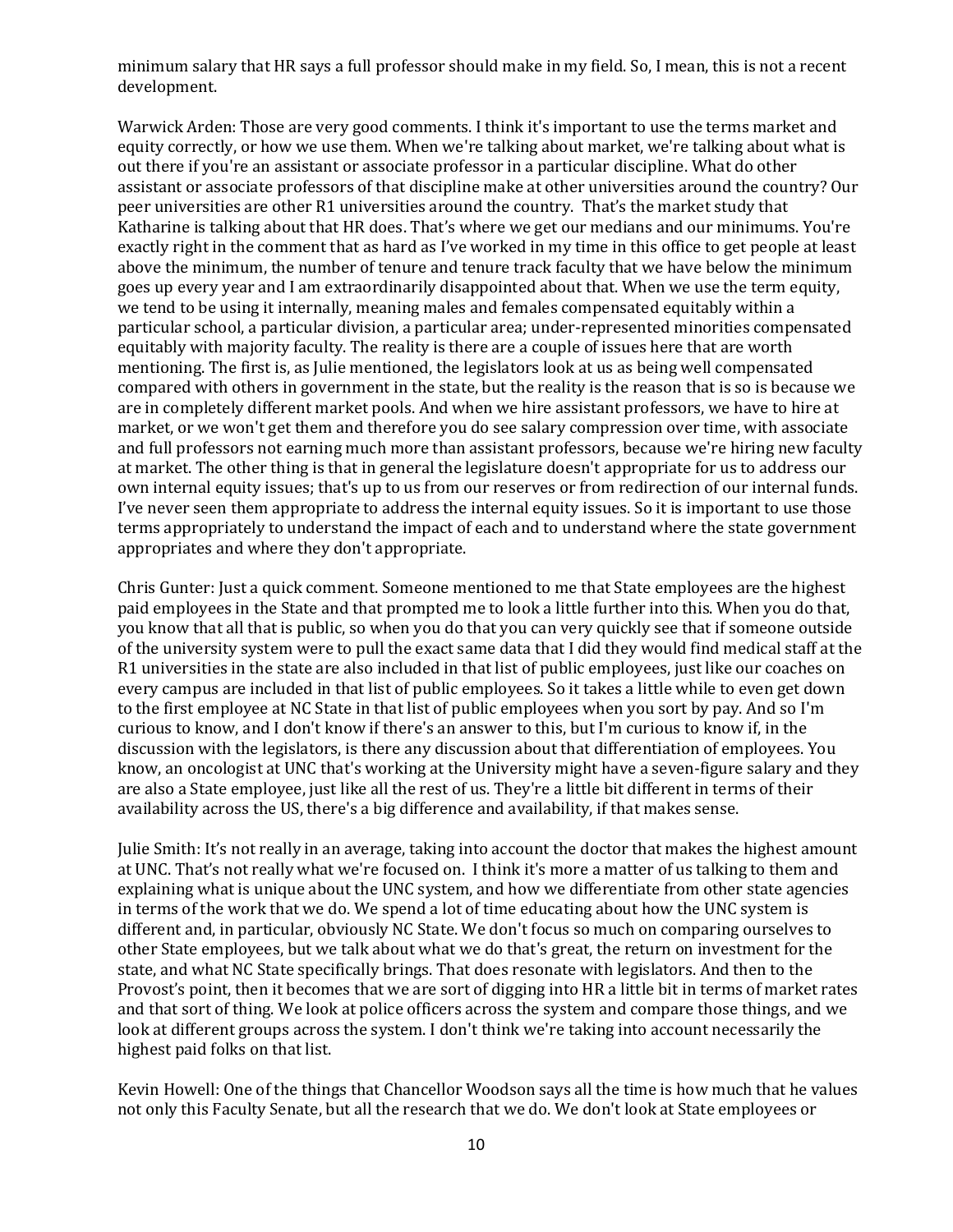others. We look at those in our peer groups. And then, an R1 University, a land grant University that separates us. In general, I think it might have been Chris or someone that asked the question earlier. You've got members comparing us mainly you know K through 12 or a lot of times, but in the last budget I don't have the amount of money. But I believe as Miss Smith indicated, there was a raise in there for about 2.5% now that's not a lot but it's a start.

And I do think that with President Hans and the Chancellor and you've heard from the Provost and others, and all, we plan to go down and actually talk more about that to members of the General Assembly. The first step has to be how much money does the legislature have to work with. Dr. Vincent, I was listening very carefully. A while back, putting on my former hat like Katharine Stewart when I was at the UNC System office, they did ask for a chart of all of the highest paid employees and doctors at the hospital and all of that, but that's not our competition. We are competing and trying to keep the professors we have here with other universities across the country. But I can guarantee you, Miss Smith, as well as myself and others, and more particularly, Chancellor Woodson. I don't think there has been a session that has gone on without him fighting for the faculty, and we will continue to do that because it's so important.

Hans Kellner: Well, thank you, thank you, Miss Smith, thank you Kevin Howell. We are certainly glad that the legislature doesn't want to come and fix all our salaries individually of the hundreds of thousands of individuals in the employ of the state of North Carolina. That, I presume, I what they have systems for, and what have you. We have Miss Smith for one more question.

Eileen Taylor: So I did look at the last equity survey that was done in 2017, so that's four years ago, is there another one planned? They used to do them every two or three years.

Warwick Arden: We have been having that discussion about when to do the next salary equity study. Part of the problem is if you do these studies, but don't have any resources to deal with them, there can be some very negative consequences. I think there is value to doing the studies, and I think we should do another study soon. But because our budgets are a little uncertain, the reality is that even if we did the study right now we may not, likely not, have the resources to deal with the inequities that we find. So that is under discussion right now. It's a good point. We used to do them roughly every three years, and this would be going on the fourth year right now. But the concern is whether or not we really have the resources to deal with those in equities that we identify. Let me just say one last thing. The inequities that we identify tend to not be university-wide inequities, meaning that they tend to be very college-specific and very discipline-specific. It's not like a given type of individual is disadvantaged across the whole university; there may be disadvantage in one college or one department or one discipline specifically. So when you look at that data, you have to get very granular. What I have pushed is the Deans to try to find the resources to tackle the most significant inequities that are identified, but it's not as though we have a pool of money sitting there to help them. I wish we did. I will often give what resources that I have to try to partner with the Deans and say okay, tell me which equities you want to address and I will try to help you out. I try to let them be the driver of that if the resources are available. Good question.

Eileen Taylor: I appreciate that. I know if you don't have the resources it's hard to fix but if there are pockets of inequity, then it seems like they could be addressed, but they can't be if we don't know what they are.

#### **6. Covid-19 Survey Results**

*Lisa Bass-Freeman, Co-Chair, NC State Faculty Senate Academic Policy Committee Associate Professor, College of Education*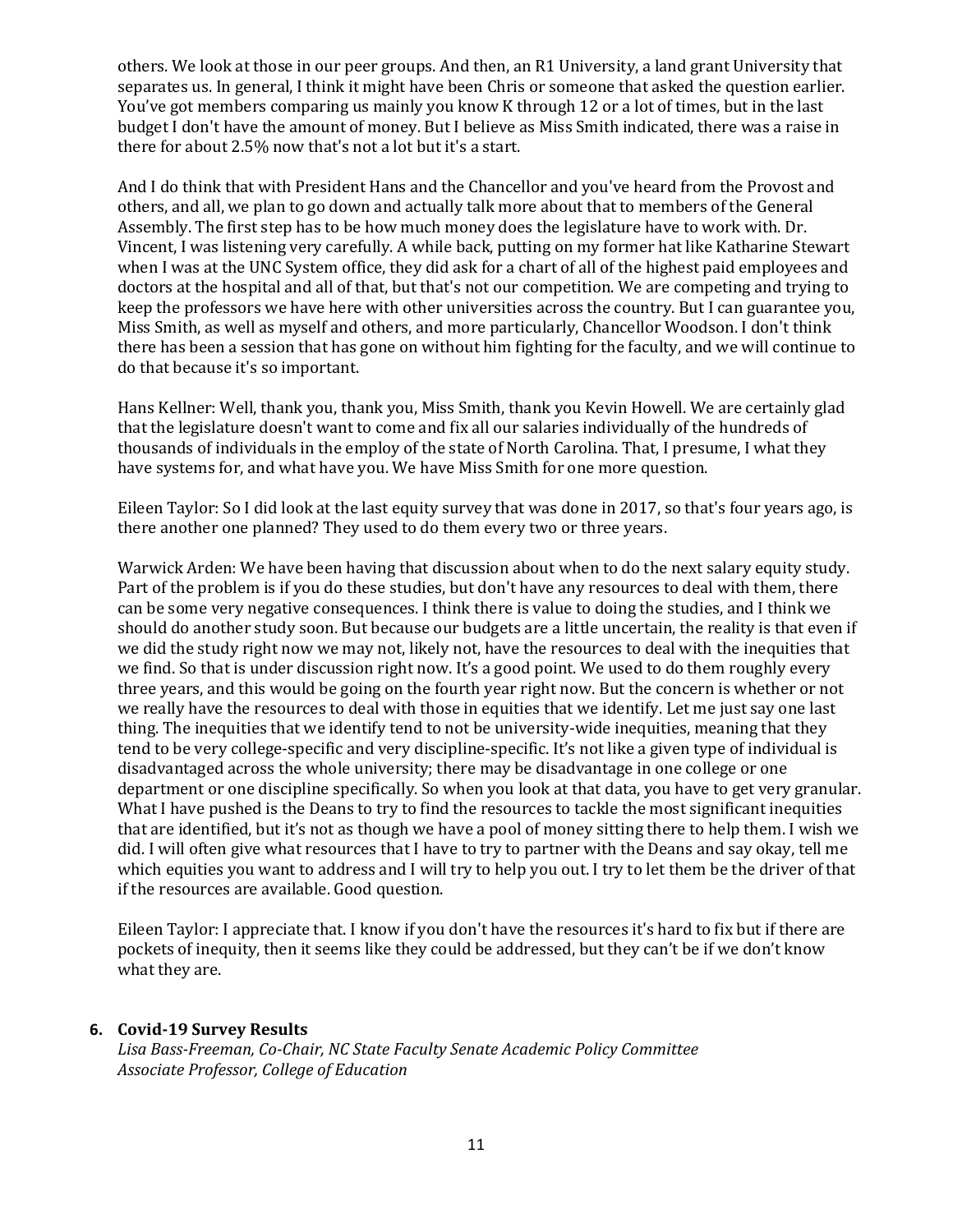Senator Bass explained to the Faculty Senate that the Academic Policy Committee is currently in the process of beginning data analysis. "There are about 10 of us, not only from our committee, but from other committees as well, people who are interested in gathering data on Covid. So the survey was made up of our interests and other's interests combined. We are planning to meet on Thursday morning to discuss where we've gotten in our analysis. We've broken up the survey, and some people are working on the quantitative side and others on the qualitative side."

Hans Kellner: Well, could you tell us the sort of things that you've learned so far?

Lisa Bass: The last meeting we had was last week, and we just kind of divided it out, and we just received the survey results. So we do not have any findings as of yet.

Hans Kellner: Would you review for us what kind of things the survey is asking and who.

Senator Bass added, "It's actually quite long, so the people who've taken it would know that. It basically asks about our experiences with research, how Covid has hampered us, what kind of life circumstances we have in terms of being married or single and how our life circumstances impact our ability to do work, how many children, do we have children, do we have elders that we're caring for. Just a lot of questions around how Covid has really impacted the way we live, and then how that's impacted the way we do our work. Even some things, like you mentioned well being - like how it has impacted our well being, emotionally and mentally. Not too deep into that but just enough for us to see how people are impacted. Our purpose was to figure out how people are experiencing Covid and what we want moving forward. So we are hoping that through the analysis we will gather how faculty feel about life after Covid. Because we don't want to be dictated and told certain changes that the University will impose upon us after figuring out what budgets they feel could be cut. There are certain things that are important to us and we want this survey to let the administration know the things that are important to us."

Hans Kellner: So what will be the deliverable, as they say? What form will this survey finally take?

Lisa Bass: It will take up a report that kind of summarizes our findings. Other people were added to the committee, so we're still divvying that out. But people are pretty much working on the pieces that they were most interested in.

Hans Kellner: And this will be delivered, then, to the Provost and the Chancellor?

Lisa Bass: Yes, and also faculty. We discussed letting the summary be made in certain items without identifying people, of course, items that we found from this study, so that we're as transparent as possible.

Hans Kellner: Okay, well, thank you very much. We look forward to hearing from you again when things have started to gel a little bit.

Lisa Bass: Yes, we should know more, I would say, in about a month.

Paul Williams: It's preliminary but I've been slogging through a lot of the statements, the qualitative statements trying to code and identify things. One of the things in terms of the impact of switching to online instruction that we're learning, and this should please the Chancellor and the Provost; student engagement and student contact were the two things that keep emerging over and over and over again. It's tough to get students engaged when you're online, and faculty expressed over and over again how much they missed that personal contact, getting to know their students, getting to interact with their students. So the sooner we can get everybody back on campus, I think for the psychological health of the faculty that will be a good thing. But that's preliminary. I haven't got it all but that's what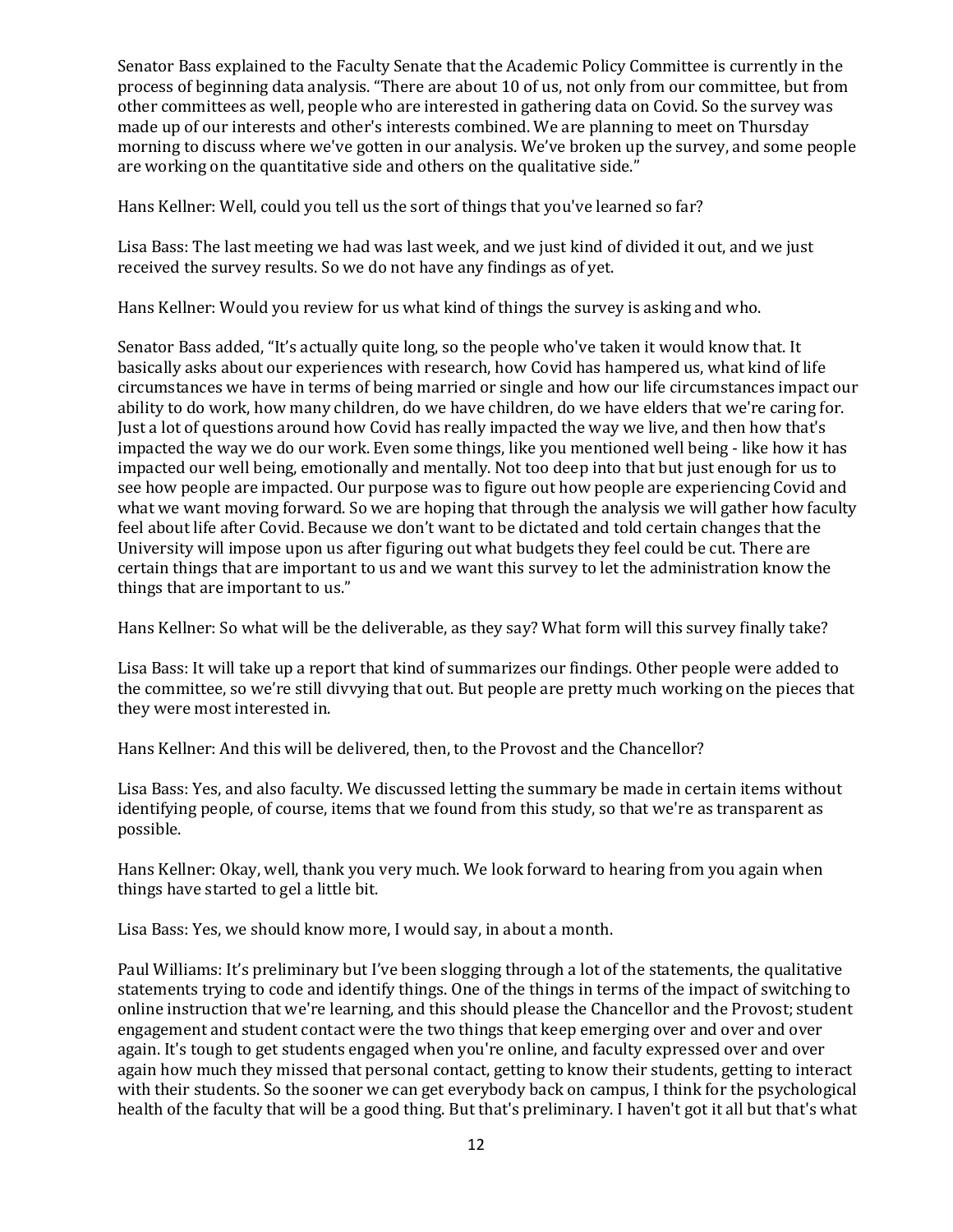I've learned so far.

Hans Kellner: Thank you all for pitching into this, I know it looks like a lot of work. I hope you're having a good time and we look forward to seeing the result.

#### **7. University Budget Advisory Committee Activities Summary**

*K. Steven Vincent, UBAC Member; Co-Chair, NC State Faculty Senate Resources & Environment Committee; Professor, College of Humanities & Social Sciences Paul Williams, UBAC Member; Co-Chair, NC State Faculty Senate Academic Policy Committee; Professor, Poole College of Management* 

Senators Williams and Vincent provided updates from the University Budget Advisory Committee. Senator Williams reported, "We've been given a series of reports, including a report on the general fund that described the budget process. Government organizations account-using funds. That means that most people aren't going to understand what we're talking about because fund accounting is the one thing that most accounting students have trouble understanding. Julie did a pretty decent job of explaining the timing of the budget process; it's a long involved process. For the biennial budget, the one that we're doing now, that process starts 18 months before the Legislature arrives in town to start to consider what we get. One of the things I wanted to say and to sort of endorse what Hans said, I think the way faculty perceive this allocation problem that we just talked about, is that there are two processes that I think faculty tend to get confused by or merged together. It's important to separate the two. I think the process that faculty are more concerned about is the decision process, as to how these resources get allocated. The frustrating aspect of it is the other process, which is Charlie Maimone's office bailiwick, and that is accounting for these resources. I just wanted to show you something that you don't appreciate and why I think what Hans said is true; that government budgeting and it's so much more complex than budgeting for a private firm."

He continued, "A lot of what the university is bound by are accounting rules imposed from way outside the local community or even the state. If you look at the financial statements for the university and see this thing called deferred inflows and different outflows. I couldn't explain that to you in 20 minutes. Those are things that are all related to rules that have been imposed by these government agencies, and they are enormously complex. So trying to understand the financial information directly is not an easy thing to do. What I suggest, and what I've learned, is that on the budget website, speaking of transparency, there are NC State University annual financial reports. There's a required section in that report that's called the management discussion and analysis, the MDMA. It's the responsibility of the management of the University, which I assume is the Chancellor and the Provost and the Chief Financial Officer and so forth, to take this financial information and explain to you what it means. And faculty that have concerns about resource allocations and so forth, to start to learn about what are the right questions to ask. That is a good place to go to read what the management of the university thinks these financial statements mean and what the financial issues are. That can prompt them to understand better what kind of questions you should be asking of them. Then just look at a few years' worth."

Senator Williams concluded, "So that's my advice to everybody is this information is there, and you know it's not going to be accessible to everybody because the jargon of financial reporting in government is just complicated. There are people in this department of mine that wouldn't understand this information, and you know they're accountants, because unless they've studied governmental accounting and understand these rules, it's just as arcane."

Hans Kellner: That's what we have you for that's why we love ya Paul. We had a long discussion last time on debt and the University of debt and I heard one statement. Handling debt is like growing a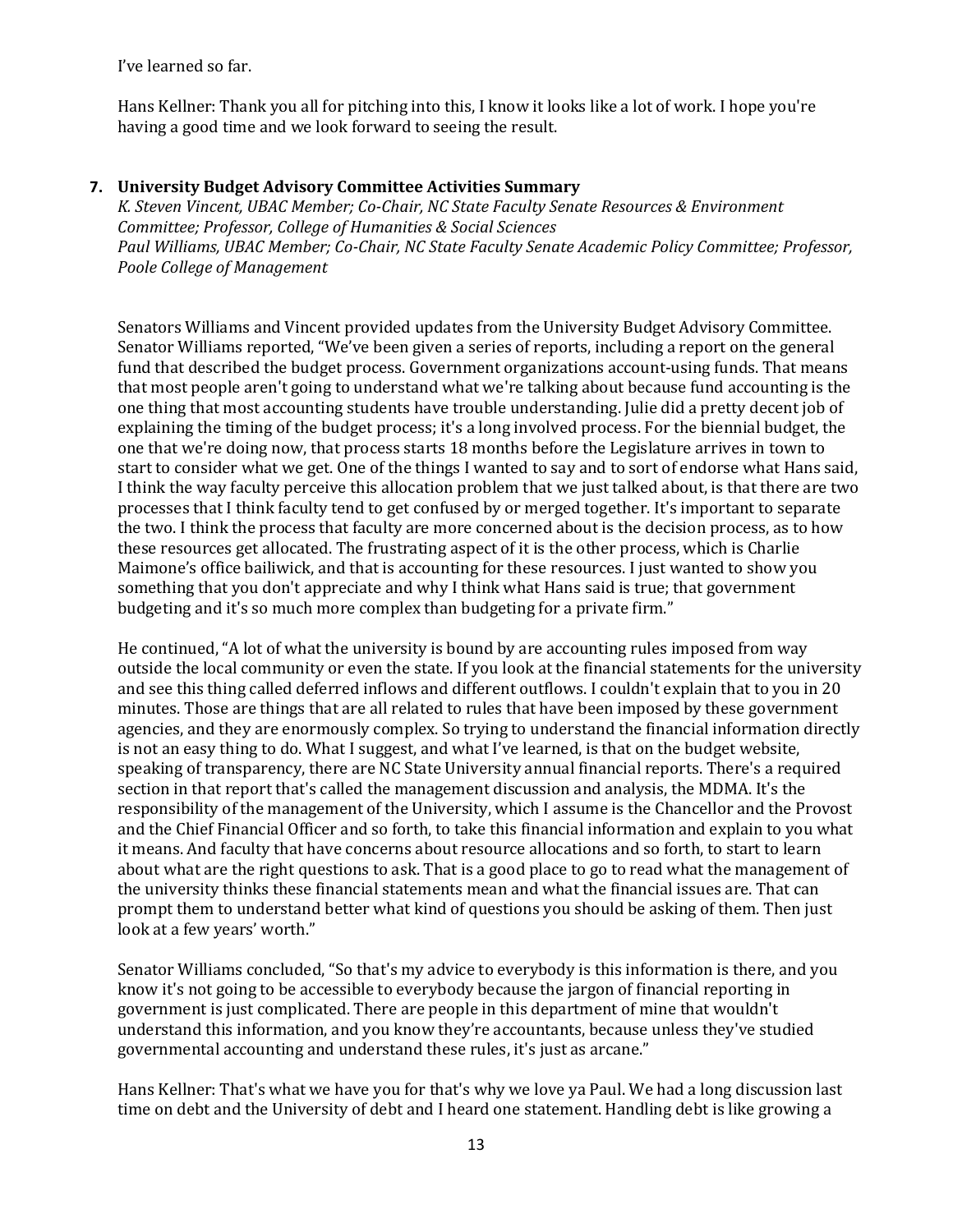forest; you grow up the trees and get a lot of debt and then over the years you harvest it, and it goes down and down and down and then you run it back up again and you lose it at the same level all along, the way you keep a forest working. That made some sense to me and the university uses its debt that way.

Paul Williams: Private firms also have equity sources, so if they want to build a building or construct a factory or whatever they want to do, they have equity, they can sell shares. Governments cannot. Governments have to have debt because it's the only way they can build buildings. And, as it was explained to us, most of the indebtedness we have is self-liquidating. In other words, there's a revenue source already promised to satisfy the debt like Talley. There's a student fee. So that's what happens. The debt gets paid down and then new debt to build new buildings. Long term debt I don't think is our problem; it's operating resources that are getting scarcer and scarcer. We've been hit extremely hard by Covid. If you look at the information that we got on this past budget, and maybe we should provide all the faculty members on the Senate with this collection of handouts that we got. The pieces of the budget - state appropriation is only 31%. Only 31% of the funds that the university relies upon come from the State. Twenty-two percent come from grants, tuition and fees 21%.

We are in a strange situation in this state where the Board of Governors is basically imposing restrictions on tuition increases and fees. I'm on a fee review committee. We cannot raise the fees adequately to pay for what the groups on campus responsible for providing those services can do. I'm always amazed at the capabilities of the people that run the student services. What they have to do with how little they get. We can barely get enough fee increases to keep up with the inflation. They have to pay their employees. Every time the state gives state employees a raise, we match that increase, but we have to do it out of our own money. So there are these restrictions in terms of fees and tuition, and yet the state supports only 31%. You can go back to the annual reports from 15 or 20 years ago and you'll see that state support was much higher than that. This is a much bigger problem than a local problem. The question of equity is tough to solve because, as resources shrink, what do you do?

The budgeting process is not conducive to solving a lot of these problems. The people in the finance area here have been extremely forthcoming. Steve and I have copies of all of these overheads that were given, so maybe we should share those with all of the Faculty so that they can see in readily interpretable terms, pie charts and all that stuff, where the money comes from and where it goes and what we use it for.

Hans Kellner: All if you and Steve would put together a little narrative between these charts to contextualize them, that'd be great and we could get them out to the Senate.

Senator Vincent provided an update as well, summarizing some of the major issues that have been covered in the University Budget advisory committee. "First I want to say as well, sort of echo what Paul and Hans have said, that one of the things I've learned from being on this committee is how complex the budgeting and financial business at the university is. I also want to say how forthcoming and informative the various administrators have been. The individuals who have led the discussions at these meetings, which is Charlie Maimone, Adam Brueggemann, Barbara Moses, Lori Johnson and others, have really gone out of their way to bring information to the committee. It has been, for someone like myself, very useful and very encouraging to know that there's such competent people that are dealing with these financial budget issues at the university level.

"The committee has met five times. Each meeting is devoted to a different budgeting or financial issue. The first two meetings discussed the impact of Covid on the university, in particular discussing how Covid has affected the auxiliary units, especially housing, dining, and athletics. The third meeting, which was in November, was devoted to the cost related to administering and enabling research and public service. That is, how outside grants were dealt with, how the cost for the facilities on campus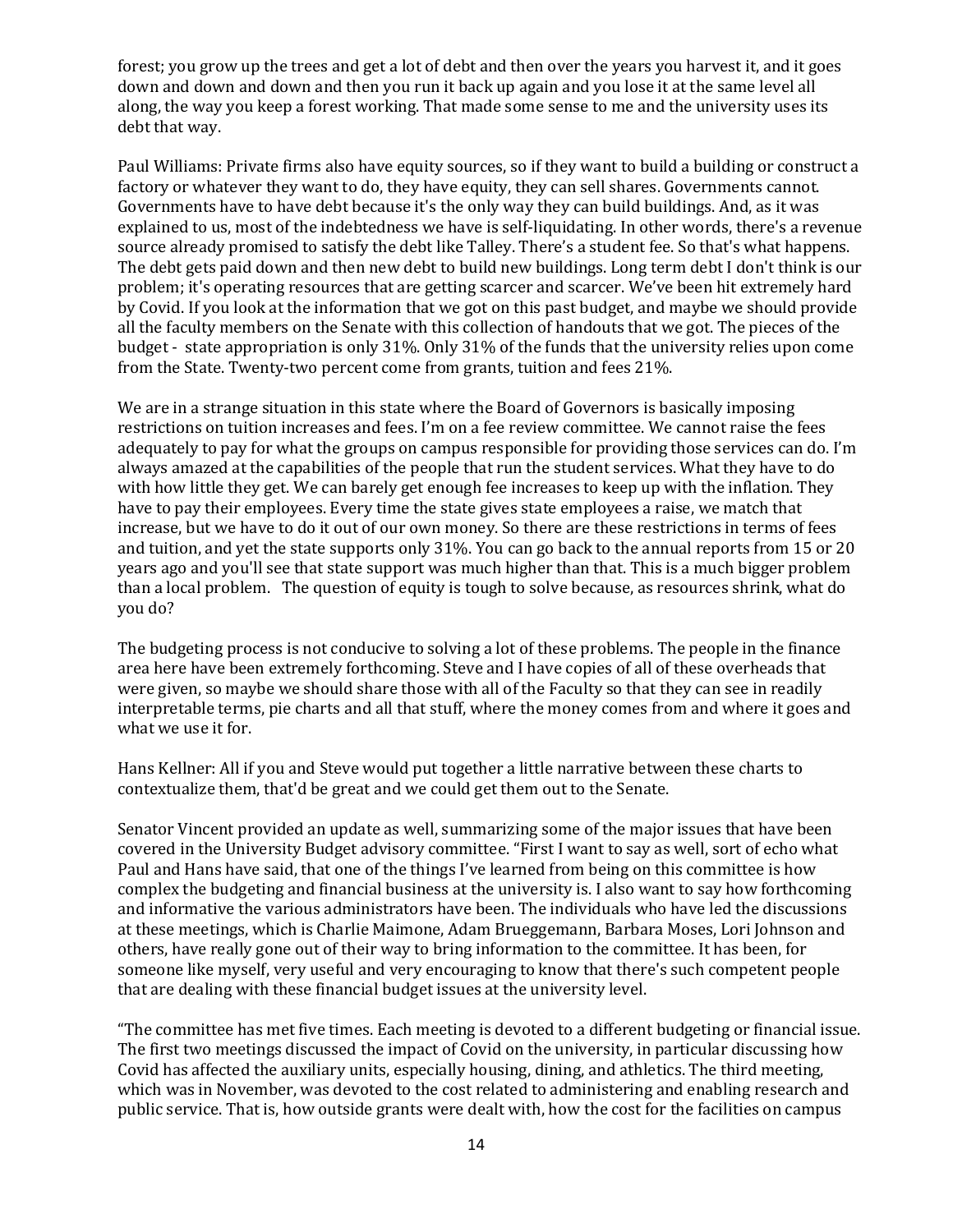used for the research was handled by the University, how the cost for the administration of these grants was handled." 15 He continued, "At the fourth meeting in December we were instructed about the complexities of state appropriations for the university. Finally, at the last meeting on January 27, we discussed the debt financing and also the world of the NCSU endowment. So each of these have interesting parts and I don't have time to give you many details about this, but what I thought I could do is to say something about what I've learned about the Covid difficulties, the university debt and debt service, and a little about the endowment.

"Covid difficulties and the auxiliary units. The committee was provided with some of the same information that was presented to the entire Faculty Senate in late September, but probably in a bit more detail than the Senate got. At the October meeting of the committee we were informed that as of that date, lost revenue was something like \$70 million, while another \$10 million was required to respond to the Covid crisis. So these numbers did not include athletics. The losses would have been greater except for the funds coming from the state and the Federal Government. I won't go through the numbers, but there were several million dollars from the state CARES funding and several million dollars from federal CARES funding."

Senator Vincent added, "The auxiliary units were some of the hardest hit, especially dining, housing, and athletics. The auxiliary units are self-supporting units. Each of them has their own Trust Fund that's administered by the University, and the flow of money into and out of these services accounts for something like 16% of the university funds; that is \$277 million go in and out of these units. A good deal of the federal CARES funding was spent because of the lost revenue in housing and dining. I think \$6 million and \$2 million respectively. And still there were furloughs, especially in dining. There were temporary salary reductions in dining and some in housing. These led to additional savings of over \$8 million for the university. Athletics was also hard hit, especially because of the loss of revenue for ticket sales, especially football and related apparel sales from the athletic programs. In late October, the projected budget deficit was already \$20 million; the rough estimate was that the deficit for the year would be between \$25 and \$35 million. There is also some help on this from ticket donations by this year's ticket holders, which brought in apparently \$3.1 million'; salary reductions \$1.5 million; furloughs \$3.5 million, and a Wolfpack Club campaign that brought in \$3 million. The deficit on the athletics program is still pretty serious.

"University debt and debt service. Let me just say a couple of things about that. The university has contracted an impressive amount of debt over the years. It's now about \$557 million, and that requires \$45 million a year to service - that's interest and principal. This may sound like a lot of debt, it sounds like a lot to me, but the credit agencies still give NCSU very good ratings; AA with Standard and Poor, AA1 for Moody's. So this means that the interest that the university pays is pretty reasonable, and in the current financial environment that means reasonably low. I was told 3.7% is what the university pays right now."

He stated, "Most of the debt comes from building construction; Talley, Reynolds update, Carmichael construction, the Terry University Hospital, Centennial Campus buildings, energy savings equipment, baseball complex, and all sorts of things like this. So where does the money come from to service the debt. As Paul indicated, all these have a revenue stream. Some of it comes from leases - from Wolf Village or Wolf Ridge on Centennial Campus; some comes from student fees, some of it comes from leases of university-owned properties, some from energy savings that go to pay off the debt taken out to pay for the energy savings equipment, some from the State, which is often directed to capital projects, and some from gifts that are specifically designated for a given project.

"University endowment. It seems to me this is pretty good news. The NCSU endowment has increased impressively over the past decade. In 2011, we were told it was about \$618 million. In June 2020, it was \$1.4 plus billion. So it has more than doubled in a decade. Most of the funds coming into the endowment have restrictions, but to be told this is impressive. Many of the funds are marked for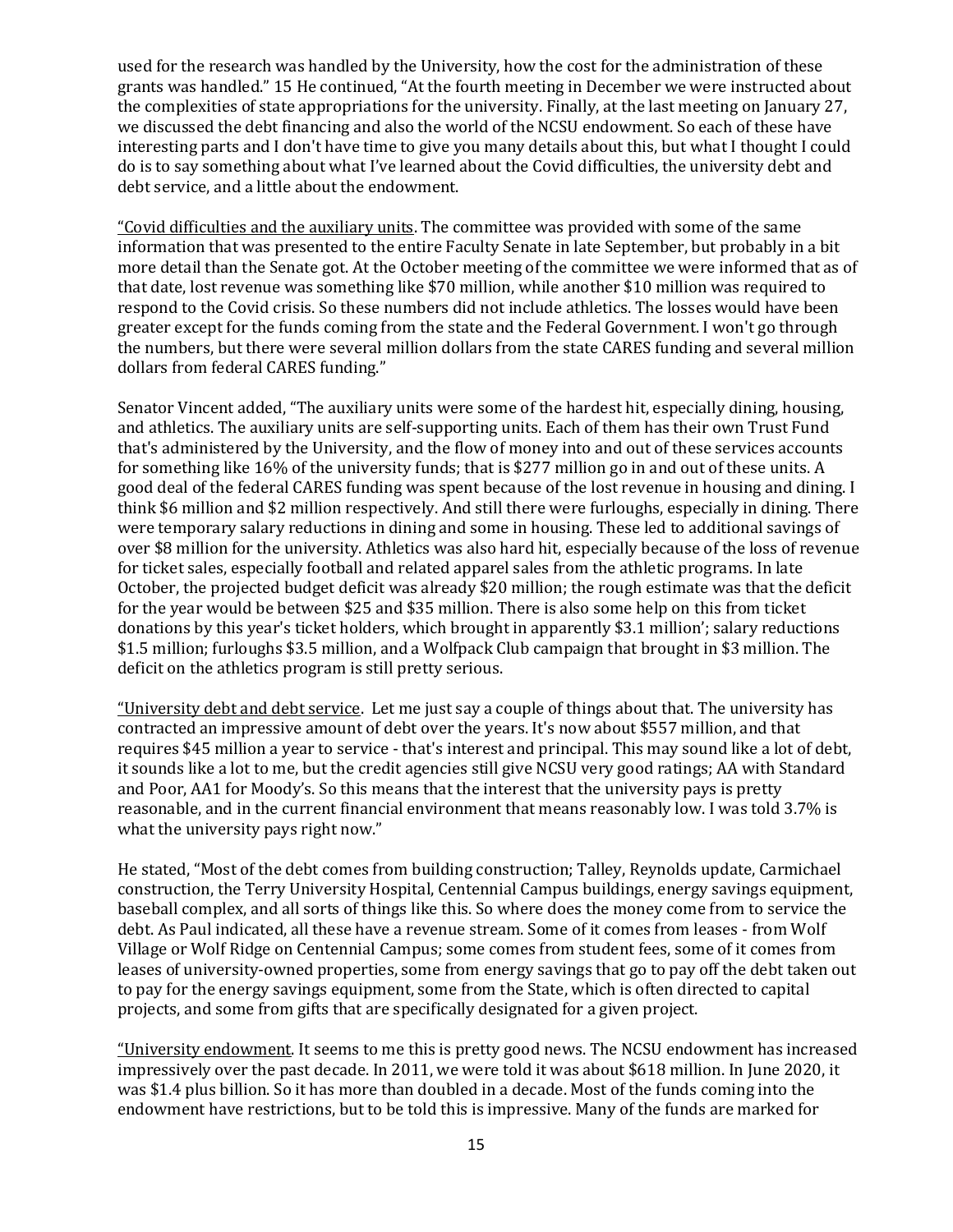scholarships, much of its marked for fellowships, for named professorships, for library support, for support for the NCSU Arts, for extension. We were informed that \$51.9 would be spent from the endowment this fiscal year, but there's very little of that that's unrestricted. Most of it is already earmarked for specific projects. There was \$860 or \$870,000 16 that was unrestricted of that massive amount of money. So not that much in terms of the university Budget.

"So where does this leave us? I'm happy to learn that the endowment has increased so dramatically. I'm relieved to learn that the credit ratings of the university are good, I'm impressed with the high level of competence of the budget and financial staff at the university. I think NC State's in a pretty good situation, especially given the dire situation faced by other institutions of higher education in this country. So all of that is good news. But I do have some concerns, which is not going to surprise many of you."

Senator Vincent reported that one of the biggest concerns he has relates to the politics of the state which have already been talked about. "The amount of money coming from the state is only 31%, but it's \$525 million; I mean this is a huge amount of money. If the politicians downtown decide to squeeze the university more than they're already squeezing it, that's going to be a problem going ahead. We don't have much control over this. I'm hoping that the staff is able to convince them how important it is, but that seems to be an issue to be concerned about long term.

"Another concern is one that's more directly under the control of the university, and that concerns these auxiliary units and how they're going to adjust to the losses that have been caused by Covid. Athletics, as I've already mentioned, expects to lose something like \$25-\$35 million this fiscal year. Given the nature of the multi-year contracts that have been signed for coaches and others, some of them would seem pretty extravagant to a lot of us, I worry about their ability to remain selfsupporting. If they can't remain self-supporting, is the university on the hook for these things? I understand they are, but I don't understand quite how that wouldn't be a potential problem."

He continued, "Another of my concerns is the treatment of the most vulnerable members of the community. Furloughs and reductions affected the staff more than anyone else. There were 100 full time furloughs, there were 275 partial furloughs as of the end of October, 2020. My understanding is some of these people have been brought back. But as usual, the most vulnerable are the ones who suffer the most in these sort of crisis situations. Stacy Nelson and I, who head up the committee, are going to meet with Vincent Potter of the Staff Senate on Friday and talk more about the staff issues.

"Another example of this is compensation for part time faculty who are our professional track faculty. There were some very important administrative improvements implemented over the last couple of years, but there are still some full time classroom instructors that still are not guaranteed a minimum salary above \$40,000 a year. Personally I think this is scandalous. I think any faculty working at the university should make at least \$50,000 a year. My concern was not abated on this front, but I learned that the extra money that was given to instructors in the Spring to compensate for the extra work we were doing to present classes online with the onset of Covid, this compensation was not extended to professional track faculty. So again, already underpaid, they don't receive the modest token of appreciation for the extra work that they're doing like everyone else, and that seems to me a decision that I wish the administration would reconsider and take into consideration moving forward."

Concluding, Senator Vincent stated that he is concerned about decisions the administration has made in the past concerning economic and financial priorities. "This was laid out last spring in a document that the committee I was on at the time sent to the full Faculty Senate. The report pointed out that it seems to me the university does have some control over resource spending, and there's been a tendency to give priority to buildings and to administrative growth over faculty compensation. And that bothers me in the long term. I think the priority should be to protect faculty/staff programs,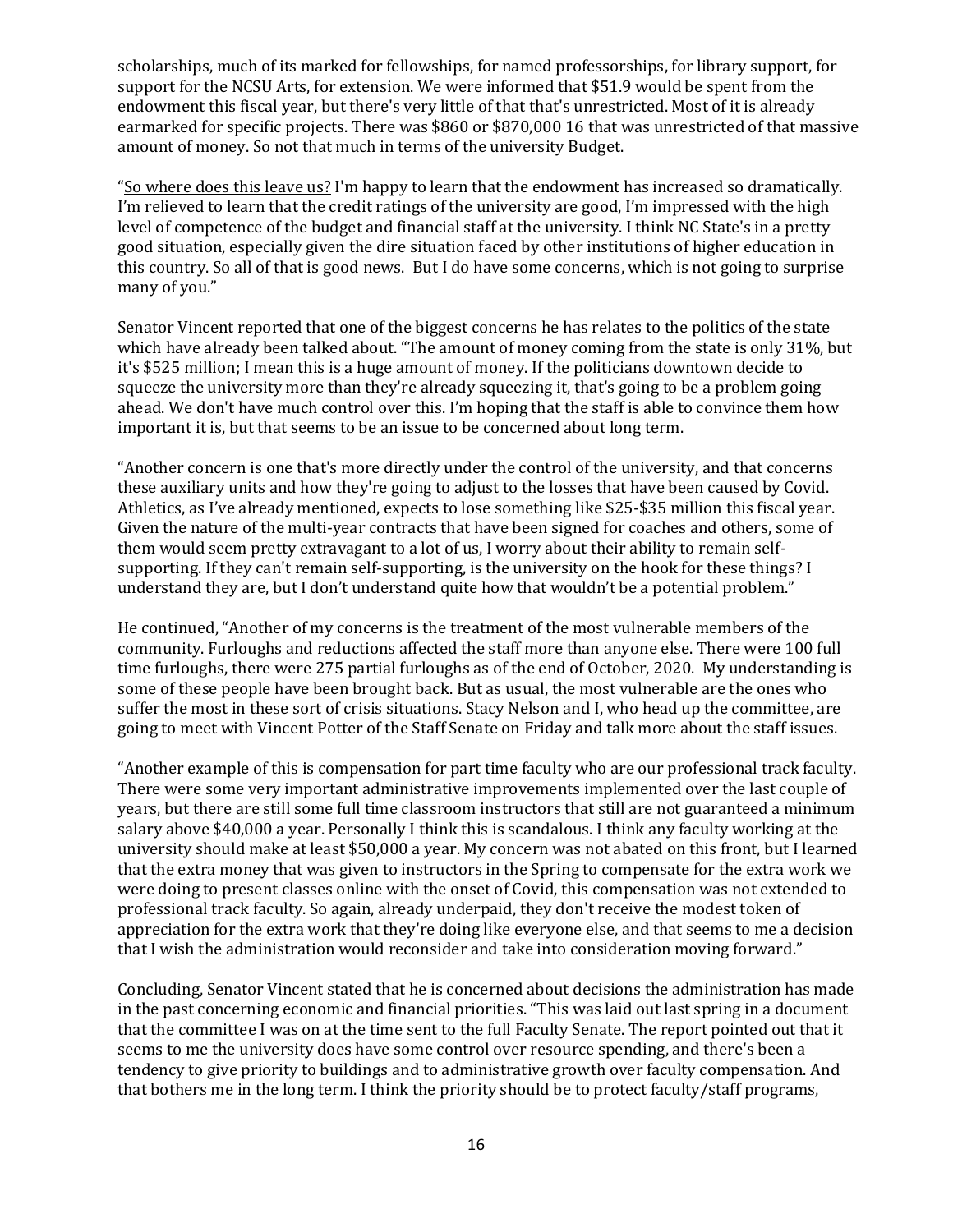protect the core competencies and real mission of the University, which is educate students, disseminate knowledge, conduct research, provide outreach - what we're supposed to do."

Senator Williams added, "What Steve mentions there - buildings and salaries. In government parlance, those are two different budgets. You can get money for buildings; it's easier to get money for buildings . We've got a good credit rating, there are people out there willing to give money to build buildings. Salaries are operating expenditures; those aren't one time, those are continuing expenditures, those are annuities. That's a little bit tougher and that's why there's so much emphasis on grant writing and grant getting. Because those are the revenues we use to operate with."

#### **8. Committee Report**

*Barbara Kirby, Co-Chair; NC State Faculty Senate Government, Communication & Recruitment Committee; Professor, College of Agriculture & Life Sciences Maria Collins, Co-Chair; NC State Faculty Senate Government, Communications & Recruitment Committee; Department Head, Acquisitions & Discovery, NC State Libraries*

Senator Kirby stated that the GoCore Committee had a couple things to share with the Faculty Senate. "In terms of Governance, the committee proposed that we move to a webinar meeting format and that's what of course we're in now. It was mostly done so that the Chair, the Senators and the presenters could continue to interact. We also wanted to open the meeting to the general faculty, just like they could come to meetings when we were in DH Hill. So through a lot of persistence and Joni Lancaster's hard work, we were able to achieve that. The Faculty Senators could carry on the business of the Senate. You receive a panelist link to join the meeting. For the general faculty, the Senate dates are posted in the University Calendar and a link is there to the Faculty Senate webpage for the meeting information, like the agenda, and then a link to register as a guest."

She continued, "Guests are able to post questions through the Q&A, and thank you, Associate Chair Sannes for your excellent monitoring of the Senators' chat and the guest Q&A. We had quite a few guests at the last meeting. We know that we need to do more communication to help people realize that although we only have three meetings left, this is an option for them to learn more about what the Faculty Senate is doing on their behalf, but also to help with that in the communication, which is another part of our charge. We wanted to enhance the Senate and the College and university communication, so Chair Kellner charged the committee with proposing a lead Senator description and initiate a process for selecting a lead Senator from each college. Now this in no way removes responsibility and fun from the other Senators in the College; we would hope that you're all working together to communicate with your constituents. But we are pleased that we had at least one, or in some cases, two lead Senators that have stepped up from each college. They are going to help us to facilitate better communications. You have an updated list of each of those individuals who will be a point person for us as we communicate with the College and the Deans, or particularly in this next phase of Senate business that we need to enter. So thanks to all who volunteered to help us with this initiative. We are going to meet briefly after this meeting."

Senator Kirby added, "The last part, which is really important and in all seriousness, we're moving into that season of recruitment. The faculty need to elect 22 new or second term Senators. We need to fill 22 seats on the Faculty Grievance and Non Reappointment Committee, we need to fill five seats on the Hearings Committee. The call for elections is forthcoming. Megan Kittle Autry has prepared a "run for the Senate" information piece that's going to be in the Provost's newsletter. She has been working closely with that office. We need candidates and a brief bio before February 26. You've heard the word need quite a bit; we need everyone's help to fill these seats. We just wanted to lay out for you what our challenge will be for this spring on a fairly tight timeline because this is a university process, but we feel like we're going to get all of this put into motion in the next week or so, and then we ask for your help in talking to friends and colleagues in the College to tell them about how important it is for